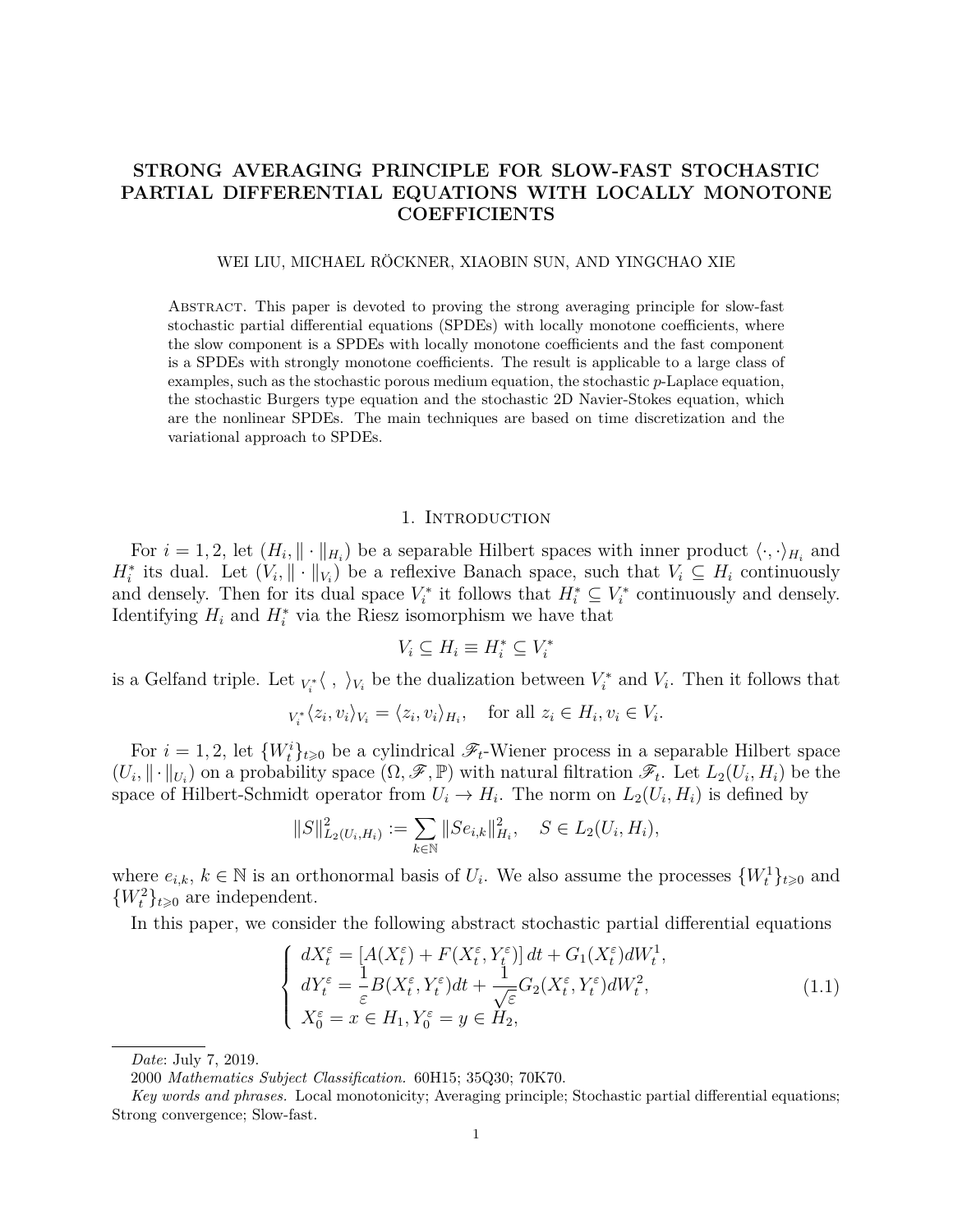where  $\varepsilon > 0$  is a small parameter describing the ratio of the time scale between the slow component  $X_t^{\varepsilon}$  and the fast component  $Y_t^{\varepsilon}$ , and the coefficients

$$
A: V_1 \to V_1^*; \quad F: H_1 \times H_2 \to H_1; \quad G_1: V_1 \to L_2(U_1; H_1);
$$

and

$$
B: H_1 \times V_2 \to V_2^*; \quad G_2: H_1 \times V_2 \to L_2(U_2; H_2)
$$

are measurable.

The averaging principle has a long and rich history in multiscale models, which has wide applications in material sciences, chemistry, fluid dynamics, biology, ecology and climate dynamics, see, e.g., [\[1,](#page-21-0) [10,](#page-21-1) [17,](#page-21-2) [21\]](#page-21-3) and the references therein. Usually, a multiscale model can be described through coupled equations, which correspond to the "slow" and "fast" component, respectively. The averaging principle is essential to describe the asymptotic behavior of the slow component, i.e., the slow component will convergence to the so-called averaged equation. Bogoliubov and Mitropolsky [\[2\]](#page-21-4) first studied the averaging principle for deterministic systems, which then was extended to stochastic differential equations by Khasminskii [\[18\]](#page-21-5).

Since the averaging principle for a general class of stochastic reaction-diffusion systems with two time-scales were investigated by Cerrai and Freidlin in [\[6\]](#page-21-6), the averaging principle for slow-fast stochastic partial differential equations has initiated further studies in the past decade, including other types of SPDEs, various ways of convergence and rates of convergence. For instance, Bréhier obtained the strong and weak orders in averaging for stochastic evolution equation of parabolic type with slow and fast time scales in [\[3\]](#page-21-7). Fu, Wan and Liu proved the strong averaging principle for stochastic hyperbolic-parabolic equations with slow and fast time-scales in [\[13\]](#page-21-8). Cerrai and Lunardi studied the averaging principle for nonautonomous slow-fast systems of stochastic reaction-diffusion equations in [\[7\]](#page-21-9). For some further results on this topic, we refer to [\[4,](#page-21-10) [12,](#page-21-11) [22,](#page-21-12) [23\]](#page-21-13) and the references therein.

However, the references we mentioned above always assume that the coefficients satisfy Lipschitz conditions, and there are few results on the average principle for SPDEs with nonlinear terms. For example, stochastic reaction-diffusion equations with polynomial coefficients [\[5\]](#page-21-14), stochastic Burgers equation [\[9\]](#page-21-15), stochastic two dimensional Navier-Stokes equations [\[19\]](#page-21-16), stochastic Kuramoto-Sivashinsky equation [\[14\]](#page-21-17), stochastic Schrödinger equation [\[15\]](#page-21-18) and stochastic Klein-Gordon equation [\[16\]](#page-21-19). But all these papers consider semilinear SPDEs (i.e., for operators  $A = A_1 + A_2$  with  $A_1$  a linear operator and  $A_2$  a nonlinear perturbation), and use the mild solution approach to SPDEs exploiting the smoothing properties of the  $C_0$ - semigroup  $e^{A_1 t}$  generated by the linear operator  $A_1$  in an essential way. To the best of our knowledge, the case of the operator *A* has no linear part hasn't been studied yet, such as the porous medium operator and the *p*-Laplace operator.

Hence, the main purpose of this paper is to prove the strong averaging principle for slow-fast SPDEs within the (generalized) variational framework, i.e., locally monotone and strongly monotone coefficients for the slow and fast equations respectively. Our result covers a large class of examples (see [\[20,](#page-21-20) Sections 4 and 5]), especially for the case that the slow equation is a quasilinear stochastic partial differential equation, such as the stochastic porous medium equation or the stochastic *p*-Laplace equation. Our result is also applicable to the stochastic Burgers type equation and stochastic two dimensional Navier-Stokes equation, whose coefficients only satisfy the local monotonicity conditions.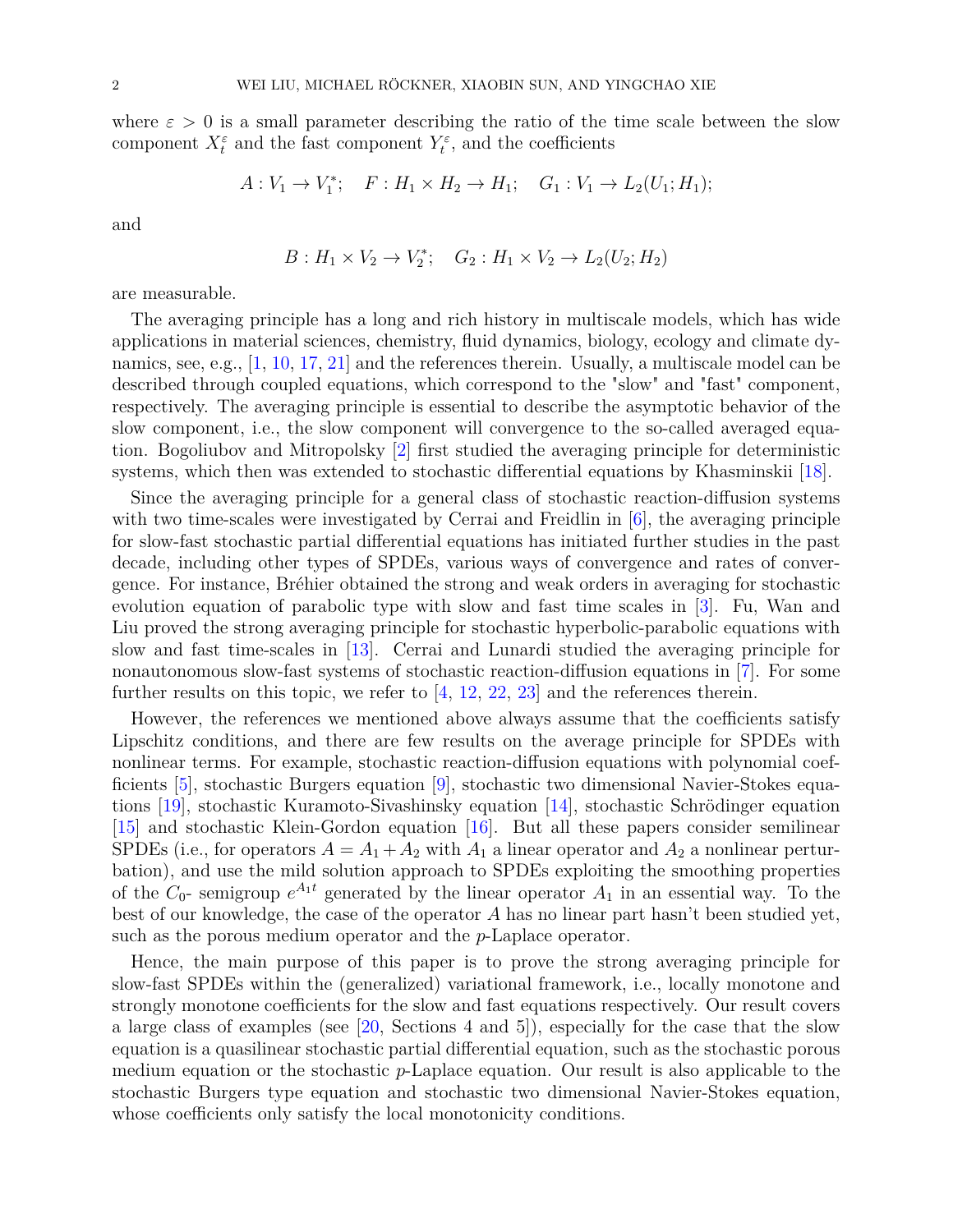The main difficulty here is how to avoid applying the techniques which only work in the case of the mild solution approach, and use the techniques from the variational approach. More precisely, we will use the variational approach to estimate the integral of the time increment of  $X_t^{\varepsilon}$  instead of studying the Hölder continuity of time, which is strong enough for our purpose. We will also use the variational approach to obtain some apriori estimates of the solution, which are crucial to construct a proper stopping time to deal with the nonlinear terms.

The rest of the paper is organized as follows. In Section [2,](#page-2-0) under some suitable assumptions, we formulate our main result. Section [3](#page-4-0) is devoted to proving the main result. In Section [4,](#page-16-0) we will give some examples to illustrate the wide applicability of our result. In the Appendix, we give the detailed proof of the existence and uniqueness of solutions to system  $(1.1).$  $(1.1).$ 

Throughout the paper, *C* and *C<sup>p</sup>* denote positive constants which may change from line to line, where  $p$  is some parameter and  $C_p$  is used to emphasize that the constant only depends on the parameter *p*.

## 2. Main result

<span id="page-2-0"></span>For the coefficients of the slow equation, we suppose that there exist constants  $\alpha \in (1,\infty)$ ,  $\beta \in [0,\infty)$ ,  $\theta \in (0,\infty)$  and  $C > 0$  such that the following conditions hold for all  $u, v, w \in V_1$ ,  $u_1, v_1 \in H_1$  and  $u_2, v_2 \in H_2$ :

<span id="page-2-2"></span>**A1.** *(Hemicontinuity)* The map  $\lambda \to V_1^* \langle A(u + \lambda v), w \rangle_{V_1}$  is continuous on  $\mathbb{R}$ *.* 

<span id="page-2-5"></span>**A2.** *(Local monotonicity)*

$$
2_{V_1^*}\langle A(u) - A(v), u - v \rangle_{V_1} + ||G_1(u) - G_1(v)||_{L_2(U_1, H_1)}^2 \le \rho(v) ||u - v||_{H_1}^2.
$$

*where*  $\rho: V_1 \to [0, \infty)$  *is a measurable hemicontinuous function satisfying* 

$$
|\rho(v)| \leq C \left[ (1 + \|v\|_{V_1}^{\alpha})(1 + \|v\|_{H_1}^{\beta}) \right].
$$

*Furthermore,*

<span id="page-2-6"></span>
$$
||F(u_1, u_2) - F(v_1, v_2)||_{H_1} \leqslant C(||u_1 - v_1||_{H_1} + ||u_2 - v_2||_{H_2}).
$$
\n(2.1)

<span id="page-2-1"></span>**A3.** *(Coercivity)*

$$
_{V_1^*}\langle A(v), v\rangle_{V_1} \leqslant C \|v\|_{H_1}^2 - \theta \|v\|_{V_1}^\alpha + C.
$$

<span id="page-2-3"></span>**A4.** *(Growth)*

$$
||A(v)||_{V_1^*}^{\frac{\alpha}{\alpha-1}} \leqslant C(1+||v||_{V_1}^{\alpha})(1+||v||_{H_1}^{\beta})
$$

*and*

$$
||G_1(v)||_{L_2(U_1,H_1)} \leqslant C(1+||v||_{H_1}).
$$

For the coefficients of the fast equation, we suppose that there exist constants  $\kappa \in (1,\infty)$ ,  $\gamma, \eta \in (0, \infty), \zeta \in (0, 1)$  and  $C > 0$  such that the following conditions hold for all  $u, v, w \in V_2$ ,  $u_1, v_1$  ∈  $H_1$ :

<span id="page-2-4"></span>**B1.** *(Hemicontinuity)* The map  $\lambda \rightarrow_{V_2^*} \langle B(u + \lambda v), w \rangle_{V_2}$  is continuous on  $\mathbb{R}$ *.*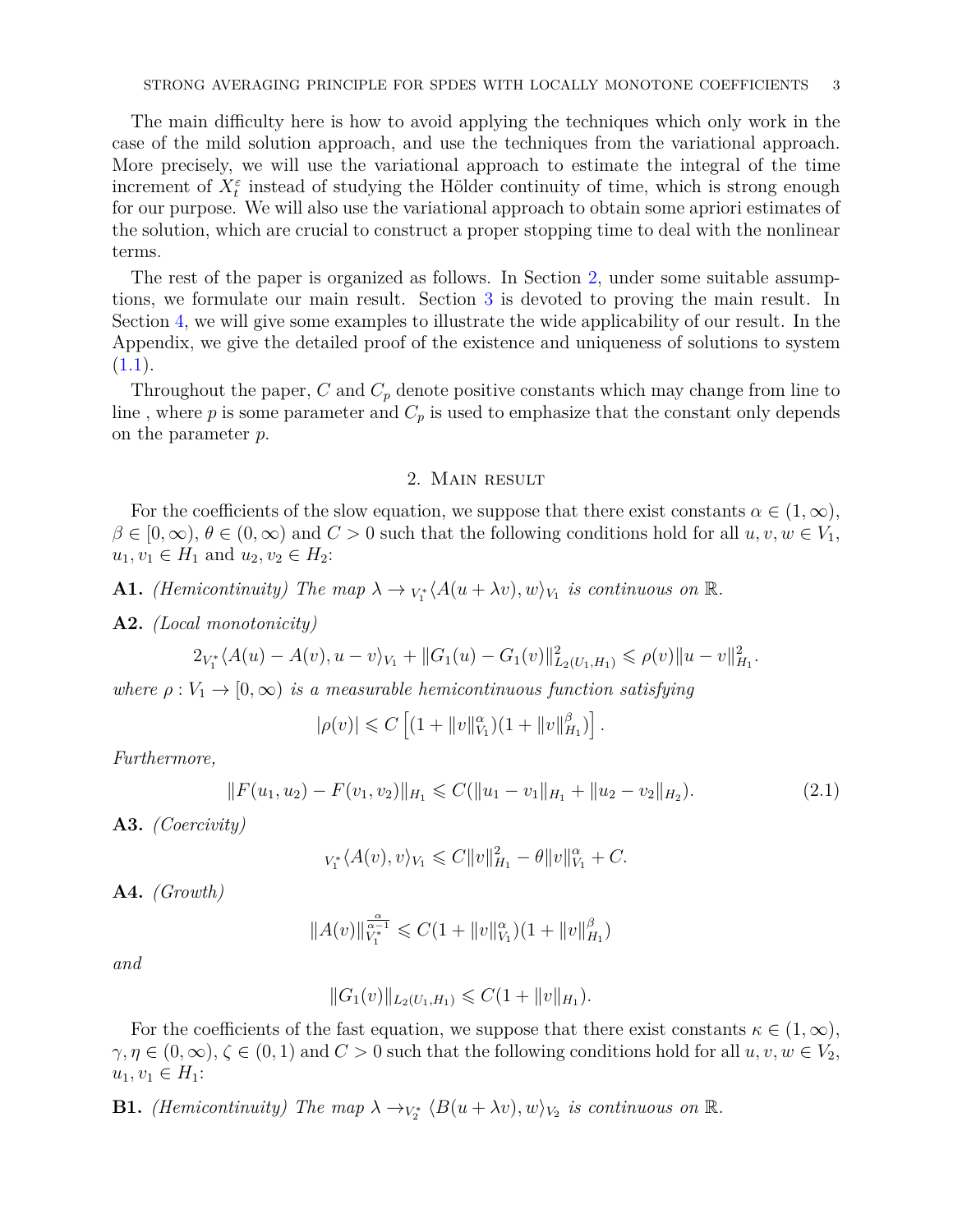<span id="page-3-5"></span>**B2.** *(Strong monotonicity)*

<span id="page-3-0"></span>
$$
2_{V_2^*} \langle B(u_1, u) - B(u_1, v), u - v \rangle_{V_2} + ||G_2(u_1, u) - G_2(u_1, v)||_{L_2(U_2, H_2)}^2
$$
  
\$\le -\gamma ||u - v||\_{H\_2}^2\$. (2.2)

*Furthermore,*

<span id="page-3-1"></span>
$$
v_2^* \langle B(u_1, u) - B(v_1, u), v \rangle_{V_2} \leq C \|u_1 - v_1\|_{H_1} \|v\|_{H_2}
$$
\n(2.3)

*and*

$$
||G_2(u_1, u) - G_2(v_1, v)||_{L_2(U_2, H_2)} \leq C(||u_1 - v_1||_{H_1} + ||u - v||_{H_2}).
$$

<span id="page-3-3"></span>**B3.** *(Coercivity)*

$$
_{V_2^*}\langle B(u_1,v),v\rangle_{V_2}\leqslant C\|v\|_{H_2}^2-\eta\|v\|_{V_2}^{\kappa}+C(1+\|u_1\|_{H_1}^2).
$$

<span id="page-3-4"></span>**B4.** *(Growth)*

$$
||B(u_1, v)||_{V_2^*} \leq C(1 + ||v||_{V_2}^{\kappa - 1} + ||u_1||_{H_1}^{\frac{2(\kappa - 1)}{\kappa}})
$$

*and*

<span id="page-3-2"></span>
$$
||G_2(u_1, v)||_{L_2(U_2, H_2)} \leq C(1 + ||u_1||_{H_1} + ||v||_{H_2}^{\zeta}).
$$
\n(2.4)

**Remark 2.1.** We here give some comments for the assumptions above.

- Condition  $(2.2)$  is also called the dissipativity condition, which guarantees that there exists a unique invariant measure for the frozen equation and the exponential ergodicity holds.
- The following is a simple example of *B*, which satisfies condition [\(2.3\)](#page-3-1),

$$
B(u, v) = B_1(v) + B_2(u, v), \text{for all } u \in H_1, v \in V_2
$$

where  $B_1: V_2 \to V_2^*, B_2: H_1 \times V_2 \to H_2$  and for all  $u_1, v_1 \in H_1, u_2, v_2 \in V_2$ ,

$$
||B_2(u_1, u_2) - B_2(v_1, v_2)||_{H_2} \leqslant C(||u_1 - v_1||_{H_1} + ||u_2 - v_2||_{H_2}).
$$

• The  $\zeta \in (0,1)$  in condition  $(2.4)$  is used to prove the *p*-th moments of the solution  $(X_t^{\varepsilon}, Y_t^{\varepsilon})$  are finite, when *p* is large enough, which could be removed if we assume the Lispchitz constant of  $G_2$  is sufficiently small.

Now, we recall the definition of a variational solution in [\[20\]](#page-21-20).

<span id="page-3-6"></span>**Definition 2.2.** For any given  $\varepsilon > 0$ , a continuous  $H_1 \times H_2$ -valued  $\mathscr{F}_t$ -adapted process  $(X_t^{\varepsilon}, Y_t^{\varepsilon})_{t \in [0,T]}$  is called a solution of system  $(1.1)$ , if for its  $dt \otimes \mathbb{P}$ -equivalence class  $(\hat{X}^{\varepsilon}, \hat{Y}^{\varepsilon})$ we have  $\hat{X}^{\varepsilon} \in L^{\alpha}([0,T] \times \Omega, dt \otimes \mathbb{P}; V_1) \cap L^2([0,T] \times \Omega, dt \otimes \mathbb{P}; H_1)$  with  $\alpha$  as in **[A3](#page-2-1)**,  $\hat{Y}^{\varepsilon} \in$  $L^{\kappa}([0,T] \times \Omega, dt \otimes \mathbb{P}; V_2) \cap L^2([0,T] \times \Omega, dt \otimes \mathbb{P}; H_2)$  with  $\kappa$  *as in* **[B3](#page-3-3)** *and*  $\mathbb{P}\text{-}a.s.$ 

$$
\begin{cases}\nX_t^{\varepsilon} = X_0^{\varepsilon} + \int_0^t A(\tilde{X}_s^{\varepsilon}) ds + \int_0^t F(X_s^{\varepsilon}, Y_s^{\varepsilon}) ds + \int_0^t G(\tilde{X}_s^{\varepsilon}) dW_s^1, \\
Y_t^{\varepsilon} = Y_0^{\varepsilon} + \frac{1}{\varepsilon} \int_0^t B(X_s^{\varepsilon}, \tilde{Y}_s^{\varepsilon}) ds + \frac{1}{\sqrt{\varepsilon}} \int_0^t G_2(X_s^{\varepsilon}, \tilde{Y}_s^{\varepsilon}) dW_s^2,\n\end{cases} \tag{2.5}
$$

where  $(\tilde{X}^{\varepsilon}, \tilde{Y}^{\varepsilon})$  is any  $V_1 \times V_2$ -valued progressively measurable dt  $\otimes \mathbb{P}$ -version of  $(\hat{X}^{\varepsilon}, \hat{Y}^{\varepsilon})$ .

Using the variational approach in infinite dimensional space, we have the following wellposedness result, whose proof will be presented in the Appendix.

<span id="page-3-7"></span>**Theorem 2.3.** Assume the conditions  $A1 - A4$  $A1 - A4$  $A1 - A4$ ,  $B1 - B4$  $B1 - B4$  $B1 - B4$  hold. Then for any  $\varepsilon > 0$  and initial *values*  $(x, y) \in H_1 \times H_2$ , *the system* [\(1.1\)](#page-0-0) *has a unique solution*  $(X^{\varepsilon}, Y^{\varepsilon})$ *.*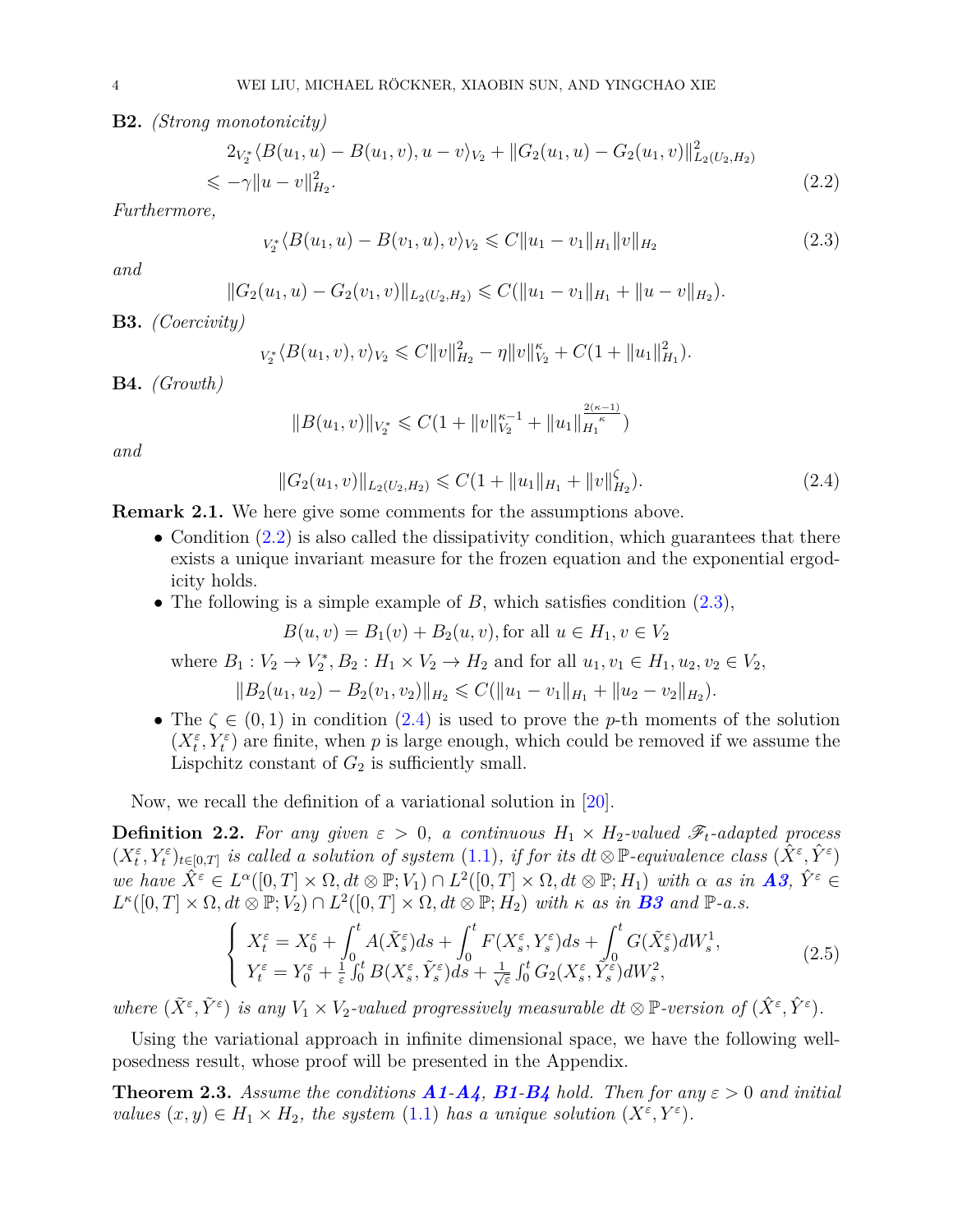The following is the main result of this work.

<span id="page-4-1"></span>**Theorem 2.4.** *Assume the conditions [A1](#page-2-2)-[A4](#page-2-3), [B1](#page-2-4)-[B4](#page-3-4) hold. Then for any initial values*  $(x, y)$  ∈  $H_1$  ×  $H_2$ ,  $p$  ≥ 1 *and*  $T$  > 0, *we have* 

$$
\lim_{\varepsilon \to 0} \mathbb{E} \left( \sup_{t \in [0,T]} \|X_t^{\varepsilon} - \bar{X}_t\|_{H_1}^{2p} \right) = 0,
$$
\n(2.6)

*where*  $\bar{X}_t$  *is the solution of the corresponding averaged equation:* 

$$
\begin{cases} d\bar{X}_t = A(\bar{X}_t)dt + \bar{F}(\bar{X}_t)dt + G_1(\bar{X}_t)dW_t^1, \\ \bar{X}_0 = x, \end{cases}
$$
 (2.7)

with the average  $\bar{F}(x) = \int_{H_2} F(x, y) \mu^x(dy)$ *.*  $\mu^x$  is the unique invariant measure of the tran*sition semigroup of the frozen equation*

$$
\begin{cases} dY_t = [B(Y_t) + F_2(x, Y_t)]dt + G_2(x, Y_t)d\bar{W}_t^2, \\ Y_0 = y, \end{cases}
$$

 $where \{\bar{W}_t^2\}_{t\geq 0}$  *is a*  $\tilde{\mathcal{F}}_t$ -cylindrical Wiener process in a separable Hilbert space  $U_2$  *on another* probability space, with natural filtration  $\tilde{\mathscr{F}}_t$ .

**Remark 2.5.** The advantage of using the variational approach is that it can cover some nonlinear SPDEs for slow component, such as stochastic power law fluids, and some quasilinear SPDEs for slow component, such as the stochastic porous medium equation and the stochastic *p*-Laplace equation, which can not be handled by the mild solution approach and thus have not been studied yet. Furthermore, our result also generalizes some known results of the cases that the slow component is a semilinear stochastic partial differential equation, such as the stochastic Burgers equation (see [\[9\]](#page-21-15)) and stochastic two dimensional Navier-Stokes equation (see  $[19]$ ). Besides some known results, our result can also be applied to many other unstudied hydrodynamical models in [\[8\]](#page-21-21), such as the stochastic magneto-hydrodynamic equations, the stochastic Boussinesq model for the Bénard convection, the stochastic 2D magnetic Bénard problem, the stochastic 3D Leray- $\alpha$  model and some stochastic shell models of turbulence.

#### 3. Proof of the main result

<span id="page-4-0"></span>This section is devoted to proving Theorem [2.4.](#page-4-1) The proof consists of the following four subsections: In Subsection 3.1, we give some apriori estimates for the solution  $(X_t^{\varepsilon}, Y_t^{\varepsilon})$ . Using the apriori estimates, we get an estimate for the time increments for  $X_t^{\varepsilon}$ , which plays an important role in the proof of the main result. In Subsection 3.2, we will use the technique of time discretization to construct an auxiliary process  $\hat{Y}_t^{\varepsilon}$  and give an estimate of the difference process  $Y_t^{\varepsilon} - \hat{Y}_t^{\varepsilon}$ . In Subsection 3.3, by constructing a stopping time  $\tau_R$ , we prove that  $X_t^{\varepsilon}$ strongly converges to  $\bar{X}_t$  for  $t < \tau_R$ . Finally, the apriori estimates for the solution control the difference  $X_t^{\varepsilon} - \bar{X}_t$  after the stopping time. Note that we always assume conditions **[A1](#page-2-2)-[A4](#page-2-3)** and **[B1](#page-2-4)-[B4](#page-3-4)** hold and from now on we fix an initial value  $(x, y) \in H_1 \times H_2$  in this section.

3.1. **Some apriori estimates of**  $(X_t^{\varepsilon}, Y_t^{\varepsilon})$ . At first, we prove uniform bounds with respect to  $\varepsilon \in (0,1)$  for the moments of the solution  $(X_t^{\varepsilon}, Y_t^{\varepsilon})$  to the system  $(1.1)$ .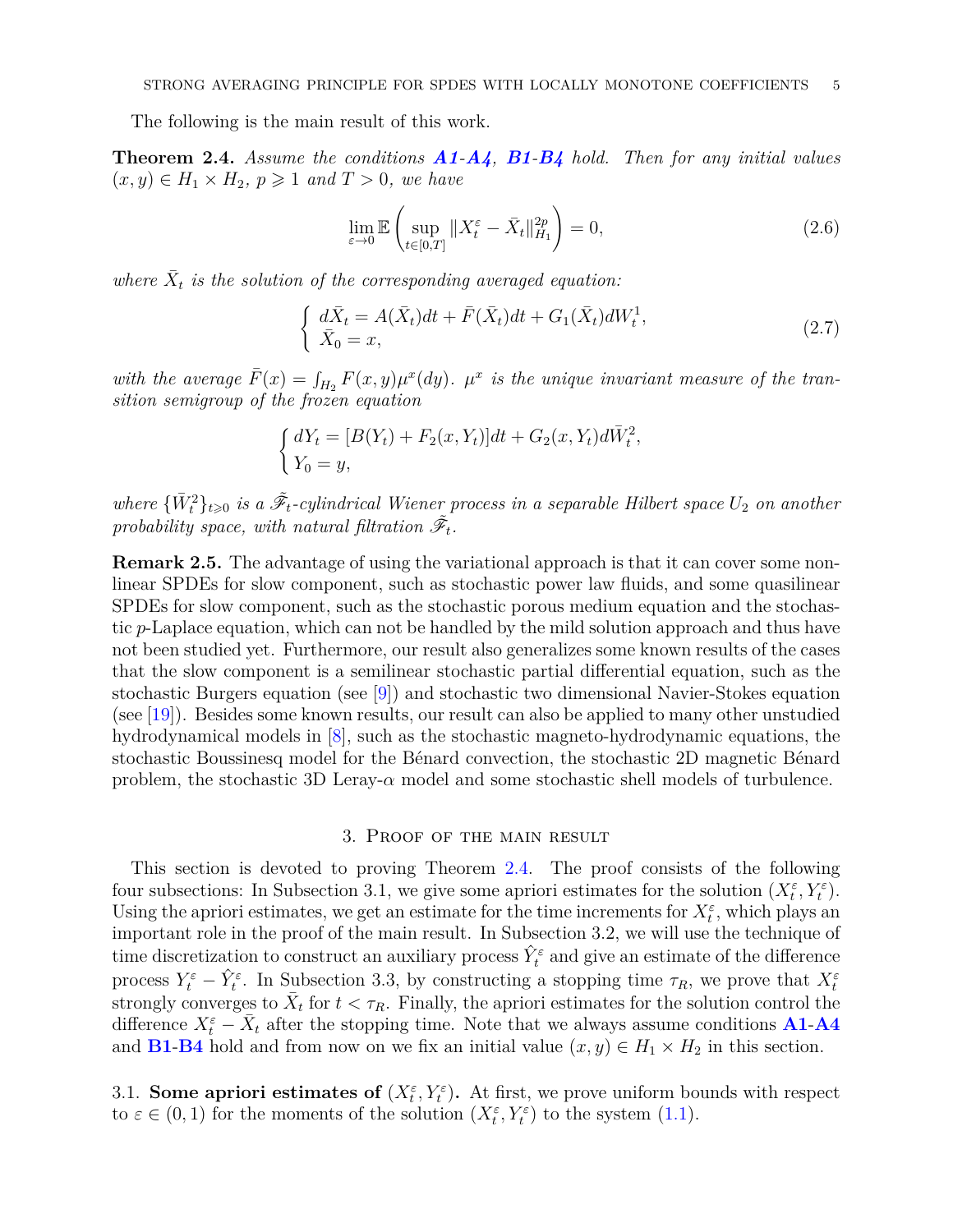<span id="page-5-4"></span>**Lemma 3.1.** For any  $T > 0$  and  $p \ge 1$ , there exists a constant  $C_{p,T} > 0$  such that

$$
\sup_{\varepsilon \in (0,1)} \mathbb{E} \left( \sup_{t \in [0,T]} \|X_t^{\varepsilon}\|_{H_1}^{2p} \right) + \sup_{\varepsilon \in (0,1)} \mathbb{E} \left( \int_0^T \|X_t^{\varepsilon}\|_{H_1}^{2p-2} \|\tilde{X}_t^{\varepsilon}\|_{V_1}^{2} dt \right) \leq C_{p,T} \left( 1 + \|x\|_{H_1}^{2p} + \|y\|_{H_2}^{2p} \right) \tag{3.1}
$$

*and*

<span id="page-5-3"></span><span id="page-5-2"></span>
$$
\sup_{\varepsilon \in (0,1)} \sup_{t \in [0,T]} \mathbb{E} \|Y_t^{\varepsilon}\|_{H_2}^{2p} \leq C_{p,T} \left(1 + \|x\|_{H_1}^{2p} + \|y\|_{H_2}^{2p}\right). \tag{3.2}
$$

*Proof.* According to Itô's formula in [\[20,](#page-21-20) Theorem 4.2.5], we have

$$
\begin{split} \|Y_t^{\varepsilon}\|_{H_2}^2 &= \|y\|_{H_2}^2 + \frac{2}{\varepsilon} \int_0^t v_2^* \langle B(X_s^{\varepsilon}, \tilde{Y}_s^{\varepsilon}), \tilde{Y}_s^{\varepsilon} \rangle_{V_2} ds \\ &+ \frac{1}{\varepsilon} \int_0^t \|G_2(X_s^{\varepsilon}, \tilde{Y}_s^{\varepsilon})\|_{L_2(U_2, H_2)}^2 ds + \frac{2}{\sqrt{\varepsilon}} \int_0^t \langle G_2(X_s^{\varepsilon}, \tilde{Y}_s^{\varepsilon}) dW_s^2, Y_s^{\varepsilon} \rangle_{H_2}. \end{split}
$$

Then applying Itô's formula for  $f(z) = (z)^p$  with  $z_t = ||Y_t^{\varepsilon}||_{H_2}^2$ , and taking expectation on both sides, we obtain

$$
\mathbb{E}||Y_t^{\varepsilon}||_{H_2}^{2p} = ||y||_{H_2}^{2p} + \frac{2p}{\varepsilon} \mathbb{E}\left[\int_0^t ||Y_s^{\varepsilon}||_{H_2}^{2p-2} V_x^* \langle B(X_s^{\varepsilon}, \tilde{Y}_s^{\varepsilon}), \tilde{Y}_s^{\varepsilon} \rangle_{V_2} ds\right]
$$
  
+ 
$$
\frac{p}{\varepsilon} \mathbb{E}\left[\int_0^t ||Y_s^{\varepsilon}||_{H_2}^{2p-2} ||G_2(X_s^{\varepsilon}, \tilde{Y}_s^{\varepsilon})||_{L_2(U_2, H_2)}^2 ds\right]
$$
  
+ 
$$
\frac{2p(p-1)}{\varepsilon} \mathbb{E}\left[\int_0^t ||Y_s^{\varepsilon}||_{H_2}^{2p-4} ||G_2(X_s^{\varepsilon}, \tilde{Y}_s^{\varepsilon})^* Y_s^{\varepsilon}||_{U_2}^2 ds\right]
$$

By conditions **[B2](#page-3-5)**-**[B4](#page-3-4)** and a similar argument in the proof of [\[20,](#page-21-20) Lemma 4.3.8], there exists a constant  $\hat{\gamma} \in (0, \gamma)$  such that for any  $u \in H_1, v \in V_2$ ,

<span id="page-5-0"></span>
$$
2_{V_2^*} \langle B(u, v), v \rangle_{V_2} \leqslant -\hat{\gamma} ||v||_{H_2}^2 + C(1 + ||u||_{H_1}^2). \tag{3.3}
$$

Then by Young's inequality and estimate  $(3.3)$ , we get

$$
\frac{d}{dt}\mathbb{E}\|Y_t^{\varepsilon}\|_{H_2}^{2p} = \frac{2p}{\varepsilon}\mathbb{E}\left[\|Y_t^{\varepsilon}\|_{H_2}^{2p-2}v_{\varepsilon}^{\ast}\langle B(X_t^{\varepsilon}, \tilde{Y}_t^{\varepsilon}), \tilde{Y}_t^{\varepsilon}\rangle_{V_2}\right] + \frac{p}{\varepsilon}\mathbb{E}\left[\|Y_t^{\varepsilon}\|_{H_2}^{2p-2}\|G_2(X_t^{\varepsilon}, \tilde{Y}_t^{\varepsilon})\|_{L_2(U_2, H_2)}^2\right] \n+ \frac{2p(p-1)}{\varepsilon}\mathbb{E}\left[\|Y_t^{\varepsilon}\|_{H_2}^{2p-4}\|G_2(X_t^{\varepsilon}, \tilde{Y}_t^{\varepsilon})^{\ast}Y_t^{\varepsilon}\|_{U_2}^2\right] \n\leq \frac{2p}{\varepsilon}\mathbb{E}\left[\|Y_t^{\varepsilon}\|_{H_2}^{2p-2}(-\hat{\gamma}\|Y_t^{\varepsilon}\|_{H_2}^2 + C\|X_t^{\varepsilon}\|_{H_2}^2 + C)\right] \n+ \frac{C_p}{\varepsilon}\mathbb{E}\left[\|Y_t^{\varepsilon}\|_{H_2}^{2p-2}(1 + \|X_t^{\varepsilon}\|_{H_1}^2 + \|Y_t^{\varepsilon}\|_{H_2}^2)\right] \n\leq -\frac{C_{p,\gamma}}{\varepsilon}\mathbb{E}\|Y_t^{\varepsilon}\|_{H_2}^{2p} + \frac{C_p}{\varepsilon}\mathbb{E}\|X_t^{\varepsilon}\|_{H_1}^{2p} + \frac{C_p}{\varepsilon}.
$$

Hence, the comparison theorem yields that

<span id="page-5-1"></span>
$$
\mathbb{E}\|Y_t^{\varepsilon}\|_{H_2}^{2p} \le \|y\|_{H_2}^{2p} e^{-\frac{C_{p,\gamma}}{\varepsilon}t} + \frac{C_p}{\varepsilon} \int_0^t e^{-\frac{C_{p,\gamma}}{\varepsilon}(t-s)} \left(1 + \mathbb{E}\|X_s^{\varepsilon}\|_{H_1}^{2p}\right) ds. \tag{3.4}
$$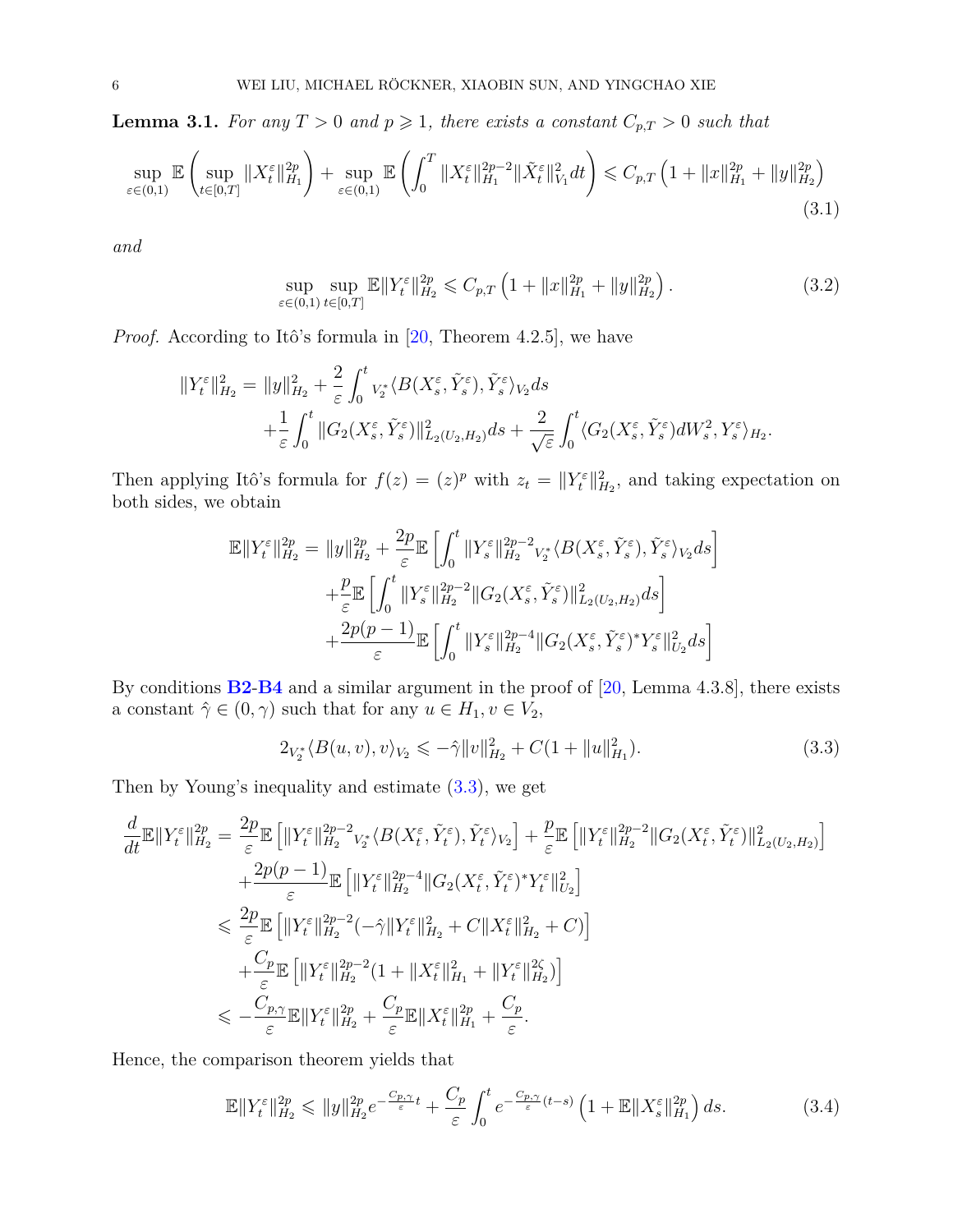On the other hand, using Itô's formula, we also have

$$
\begin{split} \Vert X_t^{\varepsilon}\Vert_{H_1}^{2p}&=\Vert x\Vert_{H_1}^{2p}+2p\int_0^t \Vert X_s^{\varepsilon}\Vert_{H_1}^{2p-2}v_t^*\langle A(\tilde{X}_s^{\varepsilon}),\tilde{X}_s^{\varepsilon}\rangle_{V_1}ds+2p\int_0^t \Vert X_s^{\varepsilon}\Vert_{H_1}^{2p-2}\langle F(X_s^{\varepsilon},Y_s^{\varepsilon}),X_s^{\varepsilon}\rangle_{H_1}ds\\ &\quad+2p\int_0^t \Vert X_s^{\varepsilon}\Vert_{H_1}^{2p-2}\langle X_s^{\varepsilon},G_1(\tilde{X}_s^{\varepsilon})dW_s^1\rangle_{H_1}+p\int_0^t \Vert X_s^{\varepsilon}\Vert_{L_1}^{2p-2}\Vert G_1(\tilde{X}_s^{\varepsilon})\Vert_{L_2(U_1,H_1)}^2ds\\ &\quad+2p(p-1)\int_0^t \Vert X_s^{\varepsilon}\Vert_{H_1}^{2p-4}\Vert G_1(\tilde{X}_s^{\varepsilon})^*X_s^{\varepsilon}\Vert_{U_1}^2ds. \end{split}
$$

Then by conditions **[A2](#page-2-5)**-**[A4](#page-2-3)**, [\(3.4\)](#page-5-1) and the Burkholder-Davis-Gundy inequality, we get

$$
\mathbb{E}\left(\sup_{t\in[0,T]}\|X_t^{\varepsilon}\|_{H_1}^{2p}\right) + 2p\theta\mathbb{E}\left(\int_0^T \|X_t^{\varepsilon}\|_{H_1}^{2p-2} \|\tilde{X}_t^{\varepsilon}\|_{V_1}^{\alpha} dt\right) \n\leq C_P(\|x\|_{H_1}^{2p} + 1) + C_p \int_0^T \mathbb{E}\|X_t^{\varepsilon}\|_{H_1}^{2p} dt + C_p \int_0^T \mathbb{E}\|Y_t^{\varepsilon}\|_{H_2}^{2p} dt \n\leq C_p(\|x\|_{H_1}^{2p} + \|y\|_{H_2}^{2p} + 1) + C_p \int_0^T \mathbb{E}\|X_t^{\varepsilon}\|_{H_1}^{2p} dt + \frac{C_p}{\varepsilon} \int_0^T \int_0^t e^{-\frac{C_{p,\gamma}}{\varepsilon}(t-s)} \left(1 + \mathbb{E}\|X_s^{\varepsilon}\|_{H_1}^{2p}\right) ds dt \n\leq C_p(\|x\|_{H_1}^{2p} + \|y\|_{H_2}^{2p} + 1) + C_p \int_0^T \mathbb{E}\|X_t^{\varepsilon}\|_{H_1}^{2p} dt.
$$

Hence, applying Gronwall's inequality we obtain

$$
\mathbb{E}\left(\sup_{t\in[0,T]}\|X_t^{\varepsilon}\|_{H_1}^{2p}\right) + 2p\mathbb{E}\left(\int_0^T\|X_t^{\varepsilon}\|_{H_1}^{2p-2}\|\tilde{X}_t^{\varepsilon}\|_{V_1}^{\alpha}dt\right) \leq C_{p,T}(\|x\|_{H_1}^{2p} + \|y\|_{H_2}^{2p} + 1),
$$

which also gives

$$
\sup_{t \in [0,T]} \mathbb{E} \|Y_t^{\varepsilon}\|_{H_2}^{2p} \leqslant C_{p,T} \left(1 + \|x\|_{H_1}^{2p} + \|y\|_{H_2}^{2p}\right).
$$

The proof is complete.

Because the method of time discretization is used in this paper, the following estimate about the integral of the time increment plays an important role in the proof of our main result, which has been proved in the case of the stochastic 2D Navier-Stokes equation in [\[19\]](#page-21-16).

<span id="page-6-2"></span>**Lemma 3.2.** For any  $T > 0$ ,  $\varepsilon \in (0,1)$  and  $\delta > 0$  small enough, there exist constants  $C_T, m > 0$  *such that for any*  $(x, y) \in H_1 \times H_2$ ,

<span id="page-6-0"></span>
$$
\mathbb{E}\left[\int_0^T \|X_t^{\varepsilon} - X_{t(\delta)}^{\varepsilon}\|_{H_1}^2 dt\right] \leq C_T (1 + \|x\|_{H_1}^m + \|y\|_{H_2}^m) \delta^{1/2},\tag{3.5}
$$

*where*  $t(\delta) := \left[\frac{t}{\delta}\right] \delta$  *and*  $[s]$  *denotes the largest integer which is smaller than s.* 

*Proof.* Note that

<span id="page-6-1"></span>
$$
\mathbb{E}\left[\int_{0}^{T} \|X_{t}^{\varepsilon} - X_{t(\delta)}^{\varepsilon}\|_{H_{1}}^{2} dt\right] = \mathbb{E}\left(\int_{0}^{\delta} \|X_{t}^{\varepsilon} - x\|_{H_{1}}^{2} dt\right) + \mathbb{E}\left[\int_{\delta}^{T} \|X_{t}^{\varepsilon} - X_{t(\delta)}^{\varepsilon}\|_{H_{1}}^{2} dt\right]
$$
  

$$
\leq C(1 + \|x\|_{H_{1}}^{2} + \|y\|_{H_{2}}^{2})\delta + 2\mathbb{E}\left(\int_{\delta}^{T} \|X_{t}^{\varepsilon} - X_{t-\delta}^{\varepsilon}\|_{H_{1}}^{2} dt\right)
$$
  

$$
+ 2\mathbb{E}\left(\int_{\delta}^{T} \|X_{t(\delta)}^{\varepsilon} - X_{t-\delta}^{\varepsilon}\|_{H_{1}}^{2} dt\right).
$$
 (3.6)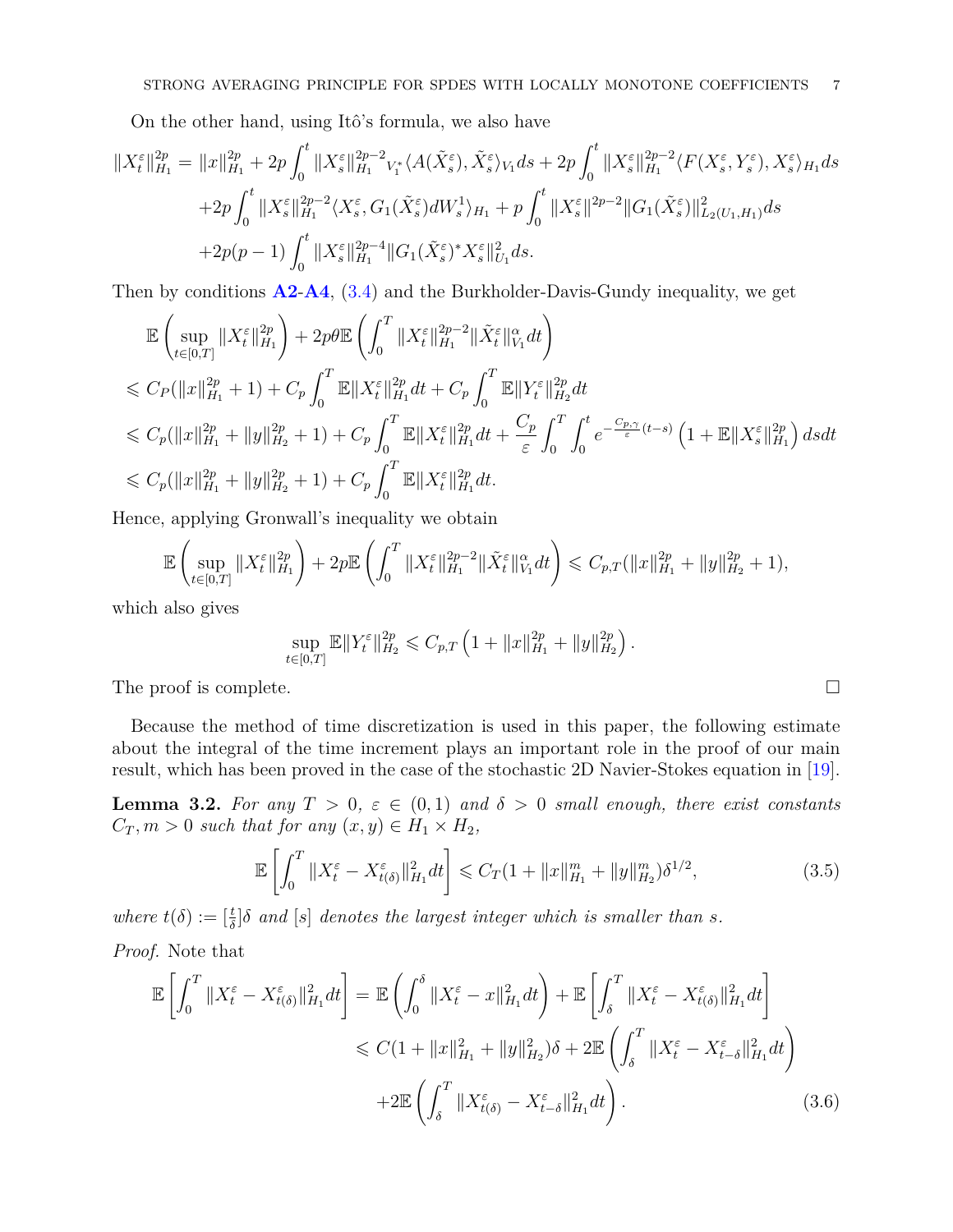Then applying Itô's formula we have

$$
||X_t^{\varepsilon} - X_{t-\delta}^{\varepsilon}||_{H_1}^2 = 2 \int_{t-\delta}^t v_1^* \langle A(\tilde{X}_s^{\varepsilon}), \tilde{X}_s^{\varepsilon} - \tilde{X}_{t-\delta}^{\varepsilon} \rangle_{V_1} ds + 2 \int_{t-\delta}^t \langle F(X_s^{\varepsilon}, X_s^{\varepsilon}), X_s^{\varepsilon} - X_{t-\delta}^{\varepsilon} \rangle_{H_1} ds + \int_{t-\delta}^t ||G_1(\tilde{X}_s^{\varepsilon})||_{L_2(U_1, H_1)}^2 ds + 2 \int_{t-\delta}^t \langle X_s^{\varepsilon} - X_{t-\delta}, G_1(\tilde{X}_s^{\varepsilon}) dW_s^1 \rangle_{H_1} := I_1(t) + I_2(t) + I_3(t) + I_4(t).
$$
 (3.7)

For the term  $I_1(t)$ , by condition **[A4](#page-2-3)** and Hölder's inequality, there exist constants  $m, C_T >$ 0 such that

<span id="page-7-0"></span>
$$
\mathbb{E}\left(\int_{\delta}^{T} |I_{1}(t)|dt\right) \leq C \mathbb{E}\left(\int_{\delta}^{T} \int_{t-\delta}^{t} ||A(\tilde{X}_{s}^{\varepsilon})||_{V_{1}^{*}} ||\tilde{X}_{s}^{\varepsilon} - \tilde{X}_{t-\delta}^{\varepsilon}||_{V_{1}} dsdt\right)
$$
\n
$$
\leq C \left[\mathbb{E}\int_{\delta}^{T} \int_{t-\delta}^{t} ||A(\tilde{X}_{s}^{\varepsilon})||_{V_{1}^{*}}^{\frac{\alpha}{\alpha-1}} dsdt\right]^{\frac{\alpha-1}{\alpha}} \left[\mathbb{E}\int_{\delta}^{T} \int_{t-\delta}^{t} ||\tilde{X}_{s}^{\varepsilon} - \tilde{X}_{t-\delta}^{\varepsilon}||_{V_{1}}^{\alpha} dsdt\right]^{\frac{1}{\alpha}}
$$
\n
$$
\leq C \left[\delta \mathbb{E}\int_{0}^{T} (1 + ||\tilde{X}_{s}^{\varepsilon}||_{V_{1}}^{\alpha}) (1 + ||X_{s}^{\varepsilon}||_{H_{1}}^{\beta})ds\right]^{\frac{\alpha-1}{\alpha}} \cdot \left[\delta \mathbb{E}\int_{0}^{T} ||\tilde{X}_{s}^{\varepsilon}||_{V_{1}}^{\alpha} ds\right]^{\frac{1}{\alpha}}
$$
\n
$$
\leq C_{T}(1 + ||x||_{H_{1}}^{m} + ||y||_{H_{2}}^{m})\delta,
$$
\n(3.8)

where we used the Fubini theorem and  $(3.1)$  in the third and fourth inequality respectively. For terms  $I_2(t)$  and  $I_3(t)$ , by condition [2.1,](#page-2-6) estimates [\(3.1\)](#page-5-2) and [\(3.2\)](#page-5-3), we get

$$
\mathbb{E}\left(\int_{\delta}^{T} |I_{2}(t)|dt\right)
$$
\n
$$
\leq C \mathbb{E}\left[\int_{\delta}^{T} \int_{t-\delta}^{t} (1+||X_{s}^{\varepsilon}||_{H_{1}}+||Y_{s}^{\varepsilon}||_{H_{2}})(||X_{s}^{\varepsilon}||_{H_{1}}+||X_{t-\delta}^{\varepsilon}||_{H_{1}})dsdt\right]
$$
\n
$$
\leq C \delta \mathbb{E}\left[\sup_{s\in[0,T]} (1+||X_{s}^{\varepsilon}||_{H_{1}}^{2})\right] + C \mathbb{E}\left[\sup_{s\in[0,T]}||X_{s}^{\varepsilon}||_{H_{1}}\int_{\delta}^{T} \int_{t-\delta}^{t} ||Y_{s}^{\varepsilon}||_{H_{2}}dsdt\right]
$$
\n
$$
\leq C \delta \mathbb{E}\left[\sup_{s\in[0,T]} (1+||X_{s}^{\varepsilon}||_{H_{1}}^{2})\right] + C_{T} \delta^{1/2} \mathbb{E}\left[\sup_{s\in[0,T]}||X_{s}^{\varepsilon}||_{H_{1}}^{2}\right]^{\frac{1}{2}} \mathbb{E}\left(\int_{\delta}^{T} \int_{t-\delta}^{t} ||Y_{s}^{\varepsilon}||_{H_{2}}^{2}dsdt\right)^{1/2}
$$
\n
$$
\leq C_{T} \delta(1+||x||_{H_{1}}^{2}+||y||_{H_{2}}^{2})
$$
\n(3.9)

and

$$
\mathbb{E}\left(\int_{\delta}^{T} |I_3(t)|dt\right) \leq C \mathbb{E}\left(\int_{\delta}^{T} \int_{t-\delta}^{t} (1+||X_s^{\varepsilon}||_{H_1}^2)dsdt\right)
$$
  

$$
\leq C_T \delta \mathbb{E}\left[\sup_{s\in[0,T]} (1+||X_s^{\varepsilon}||_{H_1}^2)\right]
$$
  

$$
\leq C_T \delta(1+||x||_{H_1}^2+||y||_{H_2}^2).
$$
 (3.10)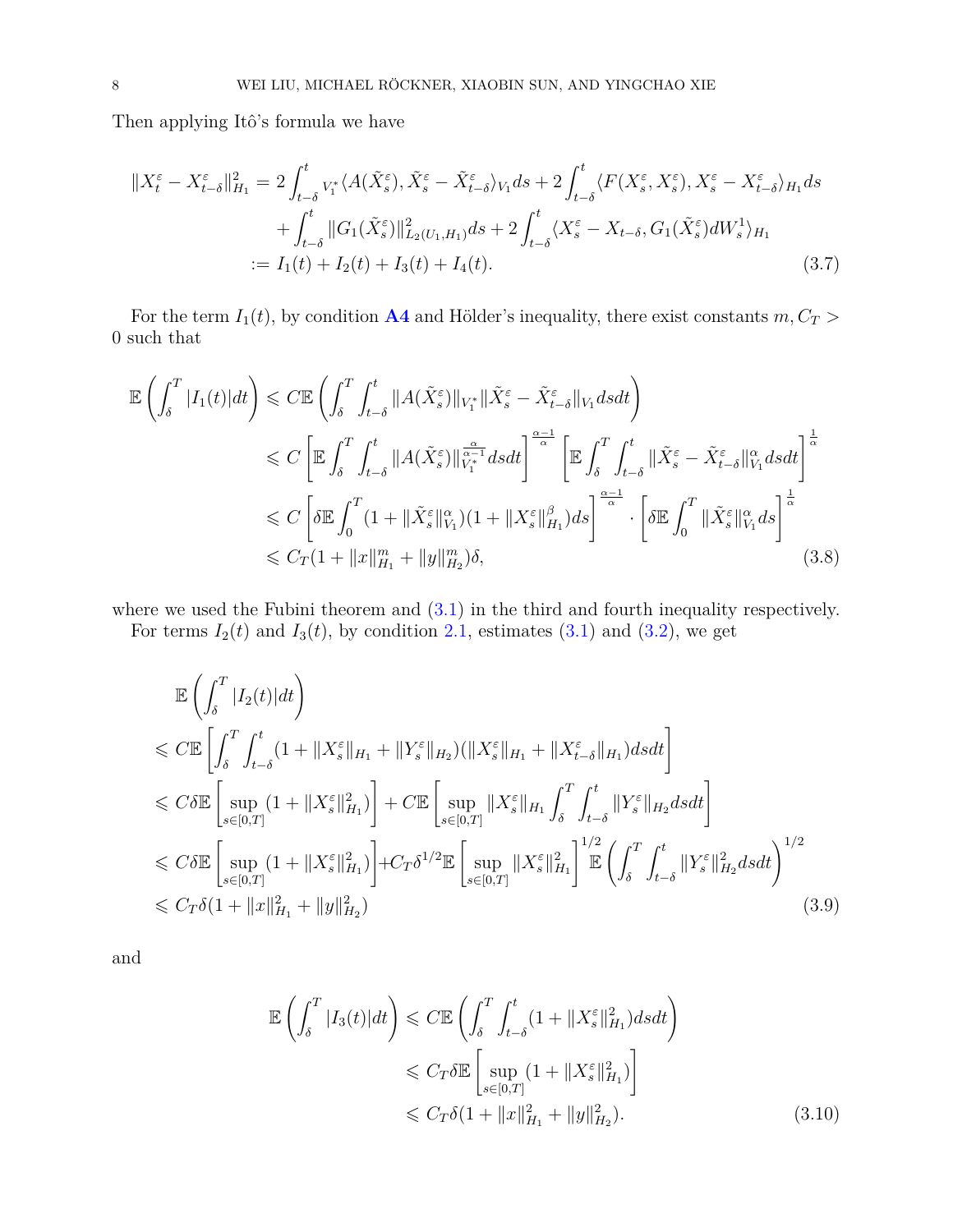For the term  $I_4(t)$ , the Burkholder-Davies-Gundy inequality yields

<span id="page-8-0"></span>
$$
\mathbb{E}\left(\int_{\delta}^{T} |I_{4}(t)|dt\right) \leq C \mathbb{E}\int_{\delta}^{T} \left[\int_{t-\delta}^{t} ||G_{1}(\tilde{X}_{s}^{\varepsilon})||_{L_{2}(U_{1},H_{1})}^{2}||X_{s}^{\varepsilon} - X_{t-\delta}^{\varepsilon}||_{H_{1}}^{2}ds\right]^{1/2}dt
$$
  
\n
$$
\leq C_{T} \left[\mathbb{E}\int_{\delta}^{T} \int_{t-\delta}^{t} (1+||X_{s}^{\varepsilon}||_{H_{1}}^{2})||X_{s}^{\varepsilon} - X_{t-\delta}^{\varepsilon}||_{H_{1}}^{2}dsdt\right]^{1/2}
$$
  
\n
$$
\leq C_{T}\delta^{1/2} \left[\mathbb{E}\sup_{s\in[0,T]} \left(1+||X_{s}^{\varepsilon}||_{H_{1}}^{4}\right)\right]^{1/2}
$$
  
\n
$$
\leq C_{T}\delta^{1/2} \left(1+||x||_{H_{1}}^{2}+||y||_{H_{2}}^{2}\right).
$$
\n(3.11)

Combining estimates  $(3.8)-(3.11)$  $(3.8)-(3.11)$  $(3.8)-(3.11)$ , we obtain

<span id="page-8-1"></span>
$$
\mathbb{E}\left(\int_{\delta}^{T} \|X_{t}^{\varepsilon} - X_{t-\delta}^{\varepsilon}\|_{H_{1}}^{2} dt\right) \leq C_{T} (1 + \|x\|_{H_{1}}^{m} + \|y\|_{H_{2}}^{m}) \delta^{1/2}.
$$
 (3.12)

By the same argument above, we also have

<span id="page-8-2"></span>
$$
\mathbb{E}\left(\int_{\delta}^{T} \|X_{t(\delta)}^{\varepsilon} - X_{t-\delta}^{\varepsilon}\|_{H_1}^{2} dt\right) \leq C_{T} (1 + \|x\|_{H_1}^{m} + \|y\|_{H_2}^{m}) \delta^{1/2}.
$$
 (3.13)

Hence, the result [\(3.5\)](#page-6-0) holds by estimates [\(3.6\)](#page-6-1), [\(3.12\)](#page-8-1) and [\(3.13\)](#page-8-2). The proof is complete.  $\Box$ 

3.2. **Construction of the auxiliary process.** Based on the method of time discretization, which is inspired by [\[18\]](#page-21-5), we first construct an auxiliary process  $\hat{Y}_t^{\varepsilon} \in H_2$  satisfying the following equation:

$$
d\hat{Y}_t^{\varepsilon} = \frac{1}{\varepsilon} B\left(X_{t(\delta)}^{\varepsilon}, \hat{Y}_t^{\varepsilon}\right) dt + \frac{1}{\sqrt{\varepsilon}} G_2\left(X_{t(\delta)}^{\varepsilon}, \hat{Y}_t^{\varepsilon}\right) dW_t^2, \quad \hat{Y}_0^{\varepsilon} = y \in H_2,
$$

where  $\delta$  is a fixed positive number depending on  $\varepsilon$  and will be chosen later. Then for its  $dt \otimes \mathbb{P}$ -equivalence class  $\hat{\hat{Y}}^{\varepsilon}$  we have  $\hat{\hat{Y}}^{\varepsilon} \in L^{\kappa}([0,T] \times \Omega, dt \otimes \mathbb{P}; V_2) \cap L^2([0,T] \times \Omega, dt \otimes \mathbb{P}; H_2)$ with *κ* as in **[B3](#page-3-3)**, and for any  $k \in \mathbb{N}$  and  $t \in [k\delta, \min((k+1)\delta, T)]$ , P-a.s.

$$
\hat{Y}_t^{\varepsilon} = \hat{Y}_{k\delta}^{\varepsilon} + \frac{1}{\varepsilon} \int_{k\delta}^t B(X_{k\delta}^{\varepsilon}, \tilde{\hat{Y}}_s^{\varepsilon}) ds + \frac{1}{\sqrt{\varepsilon}} \int_{k\delta}^t G_2(X_{k\delta}^{\varepsilon}, \tilde{\hat{Y}}_s^{\varepsilon}) dW_s^2,
$$
\n(3.14)

where  $\tilde{\hat{Y}}^{\varepsilon}$  is any *V*<sub>2</sub>-valued progressively measurable  $dt \otimes \mathbb{P}$ -version of  $\hat{\hat{Y}}^{\varepsilon}$ .

By the construction of  $\hat{Y}_t^{\varepsilon}$ , we obtain the following estimates, which will be used later.

**Lemma 3.3.** For any  $T > 0$  and  $\varepsilon \in (0,1)$ , there exist a constant  $C_T > 0$  and  $m \in \mathbb{N}$  such *that*

<span id="page-8-3"></span>
$$
\sup_{t \in [0,T]} \mathbb{E} \|\hat{Y}_t^{\varepsilon}\|_{H_2}^2 \leqslant C_T (1 + \|x\|_{H_1}^2 + \|y\|_{H_2}^2)
$$
\n(3.15)

*and*

<span id="page-8-4"></span>
$$
\mathbb{E}\left(\int_{0}^{T} \|Y_{t}^{\varepsilon} - \hat{Y}_{t}^{\varepsilon}\|_{H_{2}}^{2} dt\right) \leq C_{T} \left(1 + \|x\|_{H_{1}}^{m} + \|y\|_{H_{2}}^{m}\right) \delta^{1/2}.
$$
 (3.16)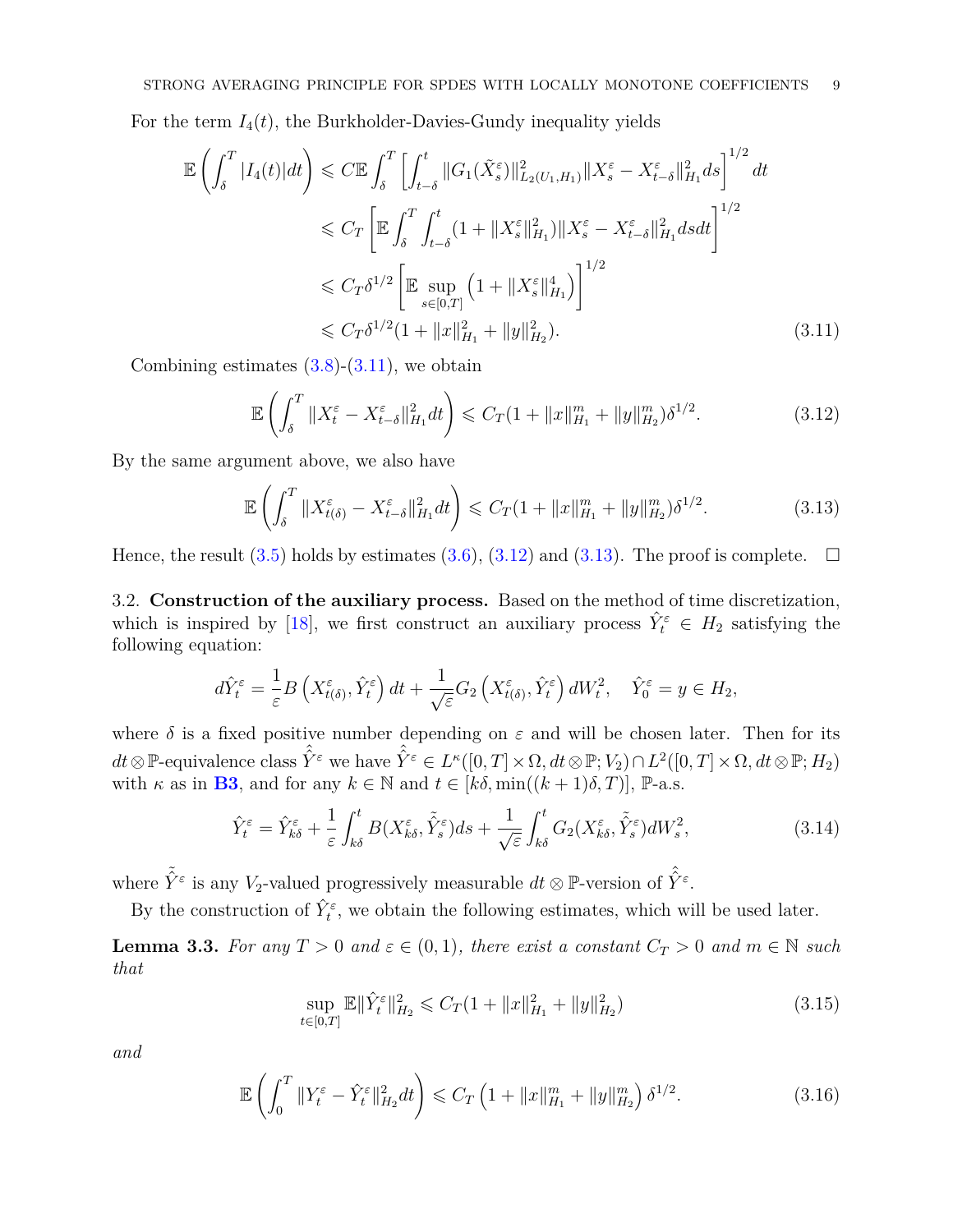*Proof.* Because the proof of estimate  $(3.15)$  follows almost the same steps as in the proof of Lemma [3.1,](#page-5-4) we omit its proof and only prove [\(3.16\)](#page-8-4) here.

Note that

$$
Y_t^{\varepsilon} - \hat{Y}_t^{\varepsilon} = \frac{1}{\varepsilon} \int_0^t \left[ B(X_s^{\varepsilon}, \tilde{Y}_s^{\varepsilon}) - B(X_{s(\delta)}^{\varepsilon}, \tilde{Y}_s^{\varepsilon}) \right] ds + \frac{1}{\sqrt{\varepsilon}} \int_0^t \left[ G_2(X_s^{\varepsilon}, \tilde{Y}_s^{\varepsilon}) - G_2(X_{s(\delta)}^{\varepsilon}, \tilde{Y}_s^{\varepsilon}) \right] dW_s^2.
$$

By Itô's formula, we obtain

$$
\mathbb{E} \|Y_t^{\varepsilon} - \hat{Y}_t^{\varepsilon}\|_{H_2}^2 = \frac{2}{\varepsilon} \mathbb{E} \int_0^t v_2^* \langle B(X_s^{\varepsilon}, \tilde{Y}_s^{\varepsilon}) - B(X_{s(\delta)}^{\varepsilon}, \tilde{Y}_s^{\varepsilon}), \tilde{Y}_s^{\varepsilon} - \tilde{Y}_s^{\varepsilon} \rangle_{V_2} ds + \frac{1}{\varepsilon} \mathbb{E} \int_0^t \|G_2(X_s^{\varepsilon}, \tilde{Y}_s^{\varepsilon}) - G_2(X_{s(\delta)}^{\varepsilon}, \tilde{Y}_s^{\varepsilon})\|_{L_2(U_2, H_2)}^2 ds.
$$

Then by condition **[B2](#page-3-5)**, there exits  $\gamma > 0$  such that

$$
\frac{d}{dt}\mathbb{E}\|Y_t^{\varepsilon} - \hat{Y}_t^{\varepsilon}\|_{H_2}^2 \leqslant -\frac{2\gamma}{\varepsilon}\mathbb{E}\|Y_t^{\varepsilon} - \hat{Y}_t^{\varepsilon}\|_{H_2}^2 + \frac{C}{\varepsilon}\mathbb{E}\left(\|X_t^{\varepsilon} - X_{t(\delta)}^{\varepsilon}\|_{H_1} \cdot \|Y_t^{\varepsilon} - \hat{Y}_t^{\varepsilon}\|_{H_2}\right) + \frac{C}{\varepsilon}\mathbb{E}\|X_t^{\varepsilon} - X_{t(\delta)}^{\varepsilon}\|_{H_1}^2
$$
\n
$$
\leqslant -\frac{\gamma}{\varepsilon}\mathbb{E}\|Y_t^{\varepsilon} - \hat{Y}_t^{\varepsilon}\|_{H_2}^2 + \frac{C}{\varepsilon}\mathbb{E}\|X_t^{\varepsilon} - X_{t(\delta)}^{\varepsilon}\|_{H_1}^2.
$$

The comparison theorem yields

$$
\mathbb{E} \|Y_t^{\varepsilon} - \hat{Y}_t^{\varepsilon}\|_{H_2}^2 \leqslant \frac{C}{\varepsilon} \int_0^t e^{-\frac{\gamma(t-s)}{\varepsilon}} \mathbb{E} \|X_s^{\varepsilon} - X_{s(\delta)}^{\varepsilon}\|_{H_1}^2 ds.
$$

Then by Fubini's theorem, for any  $T > 0$ ,

$$
\mathbb{E}\left(\int_0^T \|Y_t^{\varepsilon} - \hat{Y}_t^{\varepsilon}\|_{H_2}^2 dt\right) \leqslant \frac{C}{\varepsilon} \int_0^T \int_0^t e^{-\frac{\beta(t-s)}{\varepsilon}} \mathbb{E} \|X_s^{\varepsilon} - X_{s(\delta)}^{\varepsilon}\|_{H_1}^2 ds dt
$$
  
\n
$$
= \frac{C}{\varepsilon} \mathbb{E}\left[\int_0^T \|X_s^{\varepsilon} - X_{s(\delta)}^{\varepsilon}\|_{H_1}^2 \left(\int_s^T e^{-\frac{\beta(t-s)}{\varepsilon}} dt\right) ds\right]
$$
  
\n
$$
\leqslant C \mathbb{E}\left(\int_0^T \|X_s^{\varepsilon} - X_{s(\delta)}^{\varepsilon}\|_{H_1}^2 ds\right).
$$

Therefore, by Lemma [3.2,](#page-6-2) we obtain

$$
\mathbb{E}\left(\int_0^T \|Y_t^{\varepsilon} - \hat{Y}_t^{\varepsilon}\|_{H_1}^2 dt\right) \leq C_T (1 + \|x\|_{H_1}^m + \|y\|_{H_2}^m) \delta^{1/2}.
$$
  
The proof is complete.

3.3. **The ergodicity of the frozen equation.** The frozen equation associated to the fast motion for fixed slow component  $x \in H_1$  is the following:

<span id="page-9-0"></span>
$$
\begin{cases} dY_t = B(x, Y_t)dt + G_2(x, Y_t)d\bar{W}_t^2, \\ Y_0 = y \in H_2, \end{cases}
$$
\n(3.17)

where  $\{\bar{W}_t^2\}_{t\geq 0}$  is a cylindrical  $\tilde{\mathscr{F}}_t$ -Wiener process in a separable Hilbert space  $U_2$  on another probability space  $(\tilde{\Omega}, \tilde{\mathscr{F}}, \tilde{\mathbb{P}})$  with natural filtration  $\tilde{\mathscr{F}}_t$ .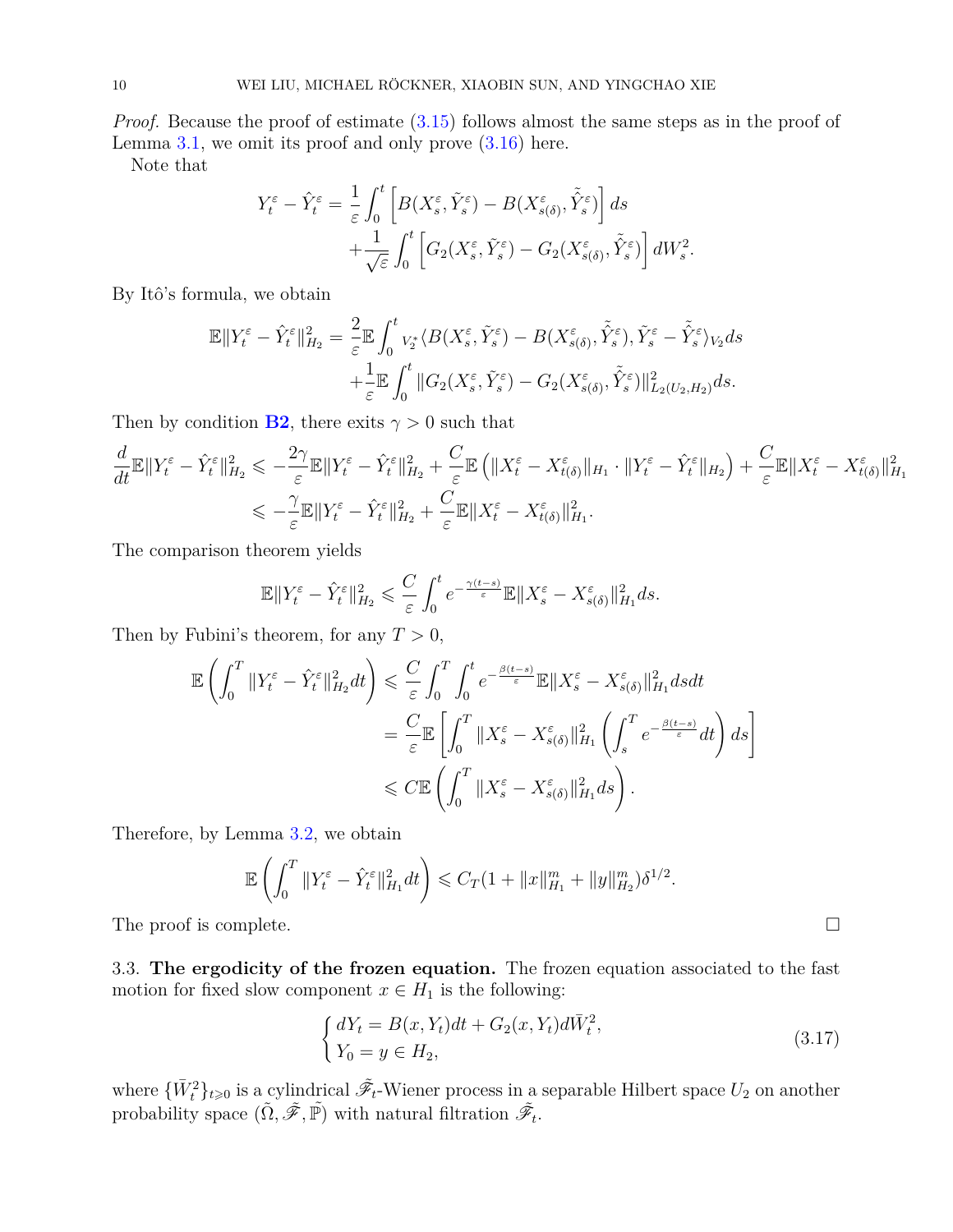Under the assumptions **[B1](#page-2-4)-[B4](#page-3-4)**, for any fixed  $x \in H_1$  and initial data  $y \in H_2$ , equation  $(3.17)$  has a unique variational solution  $Y_t^{x,y}$  $\tilde{t}^{x,y}_t$  in the sense of Definition [2.2,](#page-3-6) i.e., for its  $dt \otimes \tilde{\mathbb{P}}$ - $\text{equivalence class } \hat{Y} \text{ we have } \hat{Y}^{x,y} \in L^{\kappa}([0,T] \times \tilde{\Omega}, dt \otimes \tilde{\mathbb{P}}; V_2) \cap L^2([0,T] \times \tilde{\Omega}, dt \otimes \tilde{\mathbb{P}}; H_2) \text{ with }$  $\kappa$  as in **[B3](#page-3-3)**, we have  $\tilde{\mathbb{P}}$ -a.s.

<span id="page-10-1"></span>
$$
Y_t^{x,y} = y + \int_0^t B(x, \tilde{Y}_s^{x,y}) ds + \int_0^t G_2(x, \tilde{Y}_s^{x,y}) d\bar{W}_s^2,
$$
\n(3.18)

where  $\tilde{Y}^{x,y}$  is any *V*<sub>2</sub>-valued progressively measurable  $dt \otimes \tilde{\mathbb{P}}$ -version of  $\hat{Y}^{x,y}$ . By the same arguments as in the proof of Lemma [3.1,](#page-5-4) it is easy to prove that

$$
\sup_{t\geq 0} \tilde{\mathbb{E}}\|Y_t^{x,y}\|_{H_2}^2 \leqslant C(1+\|x\|_{H_1}^2+\|y\|_{H_2}^2).
$$

Let  ${P_t^x}_{t\ge0}$  be the transition semigroup of the Markov process  ${Y_t^{x,y}}_{t\ge0}$ , that is, for any bounded measurable function  $\varphi$  on  $H_2$ ,

$$
P_t^x \varphi(y) = \tilde{\mathbb{E}}\left[\varphi\left(Y_t^{x,y}\right)\right], \quad y \in H_2, \quad t > 0,
$$

where  $\tilde{E}$  is the expectation on  $(\tilde{\Omega}, \tilde{\mathscr{F}}, \tilde{\mathbb{P}})$ . Then we have the following asymptotic behavior of  $P_t^x$ , whose proof can be founded in [\[20,](#page-21-20) Theorem 4.3.9].

**Proposition 3.4.** The transition semigroup  ${P_t^x}_{t\ge0}$  has a unique invariant measure  $\mu^x$ . *Moreover, there exists a constant*  $C > 0$  *such that for any Lipschitz function*  $\varphi : H_2 \to R$ *,* 

<span id="page-10-2"></span>
$$
\left| P_t^x \varphi(y) - \int_{H_2} \varphi(z) \mu^x(dz) \right| \leq C \left( 1 + \|x\|_{H_1} + \|y\|_{H_2} \right) e^{-\frac{\eta t}{2}} \|\varphi\|_{Lip},\tag{3.19}
$$

 $where \|\varphi\|_{Lip} = \sup_{y_1, y_2 \in H_2} \frac{|\varphi(y_1) - \varphi(y_2)|}{\|y_1 - y_2\|_{H_2}}$  $\frac{\varphi(y_1)-\varphi(y_2)|}{\|y_1-y_2\|_{H_2}}$ .

3.4. **The averaged equation.** We consider the corresponding averaged equation, i.e.,

<span id="page-10-0"></span>
$$
\begin{cases} d\bar{X}_t = A(\bar{X}_t)dt + \bar{F}(\bar{X}_t)dt + G_1(\bar{X}_t)dW_t^1, \\ \bar{X}_0 = x \in H_1, \end{cases}
$$
\n(3.20)

with the averaged coefficient

$$
\bar{F}(x) := \int_{H_2} F(x, y) \mu^x(dy), \quad x \in H_1,
$$

where  $\mu^x$  is the unique invariant measure for the transition semigroup  $\{P_t^x\}_{t\geqslant0}$ .

Since  $F$  is Lipschitz continuous, it is easy to check  $\overline{F}$  is also Lipschitz continuous, i.e.,

$$
\|\bar{F}(u) - \bar{F}(v)\|_{H_1} \leq C \|u - v\|_{H_1}, \quad u, v \in H_1.
$$

Then equation [\(3.20\)](#page-10-0) has a unique variational solution  $\overline{X}$  in the sense of Definition [2.2,](#page-3-6) i.e.,for  $\hat{\vec{X}}$  its  $dt \otimes \mathbb{P}$ -equivalence class  $\hat{\vec{X}}$  we have  $\hat{\vec{X}} \in L^{\alpha}([0,T] \times \Omega, dt \otimes \mathbb{P}; V_1) \cap L^2([0,T] \times \Omega, dt \otimes \mathbb{P}; H_1)$ with  $\alpha$  as in **[A3](#page-2-1)**, we have P-a.s.

$$
\bar{X}_t = x + \int_0^t A(\tilde{\bar{X}}_s)ds + \int_0^t \bar{F}(\bar{X}_s)ds + \int_0^t G_1(\tilde{\bar{X}}_s)dW_s^1, \tag{3.21}
$$

where  $\tilde{\bar{X}}$  is any *V*<sub>1</sub>-valued progressively measurable  $dt \otimes \mathbb{P}$ -version of  $\hat{\bar{X}}$ . Moreover, we also have the following estimates. Because their proofs follows almost the same steps in the proof of Lemmas [3.1](#page-5-4) and [3.2,](#page-6-2) we omit them here.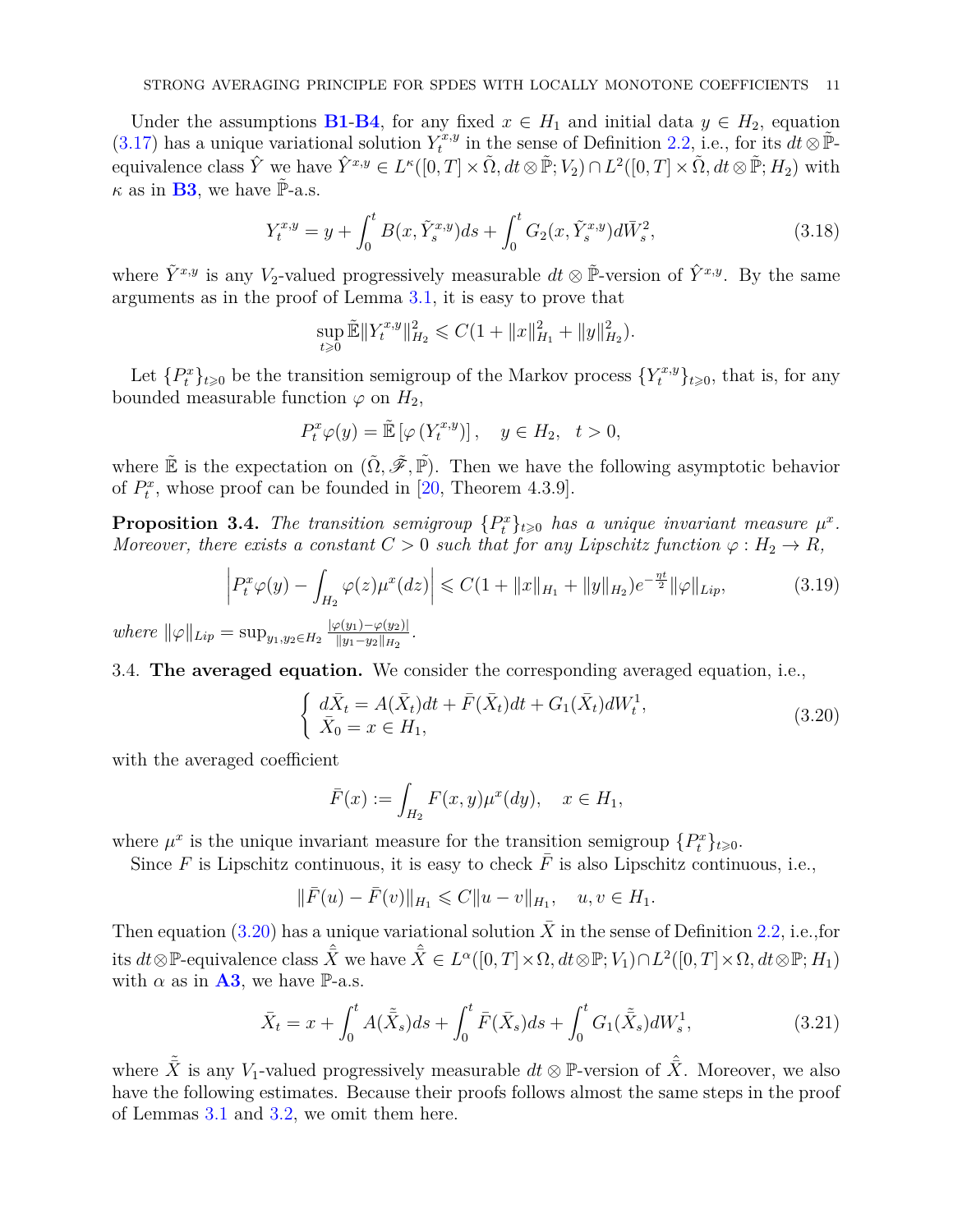<span id="page-11-1"></span>**Lemma 3.5.** For any  $T > 0$ ,  $p \ge 1$ , there exist constants  $C_{p,T} > 0$  and  $m > 0$  such that for *any*  $x \in H_1$ *,* 

$$
\mathbb{E}\left(\sup_{t\in[0,T]}\|\bar{X}_t\|_{H_1}^{2p}\right)+\mathbb{E}\left(\int_0^T\|\bar{X}_t\|_{H_1}^{2p-2}\|\tilde{\bar{X}}_t\|_{V_1}^{\alpha}dt\right)\leqslant C_{p,T}(1+\|x\|_{H_1}^{2p})
$$

*and*

<span id="page-11-0"></span>
$$
\mathbb{E}\left[\int_0^T \|\bar{X}_t - \bar{X}_{t(\delta)}\|_{H_1}^2 dt\right] \leq C_T \delta^{1/2} (1 + \|x\|_{H_1}^m). \tag{3.22}
$$

Next, we intend to prove that  $X_t^{\varepsilon}$  strongly converges to  $\bar{X}_t$  for  $t < \tau_R$  firstly, then the proof of the main result will follow from the fact that the difference process  $X_t^{\varepsilon} - \bar{X}_t$  after the stopping time is sufficient small when *R* is large enough, whose proof is given is left in Subsection 3.5.

**Proposition 3.6.** *For any*  $(x, y) \in H_1 \times H_2$ ,  $T, R > 0$  *and*  $\varepsilon \in (0, 1)$ *, then there exist constants*  $C_{R,T}$ ,  $m > 0$  *such that* 

$$
\mathbb{E}\left(\sup_{t\in[0,T\wedge\tau_R]}\|X_t^{\varepsilon}-\bar{X}_t\|_{H_1}^2\right) \leq C_{R,T}(1+\|x\|_{H_1}^m+\|y\|_{H_1}^m)\left(\frac{\varepsilon}{\delta}+\frac{\varepsilon^{1/2}}{\delta^{1/2}}+\delta^{1/2}\right),\tag{3.23}
$$

*where*

<span id="page-11-2"></span>
$$
\tau_R := \inf \left\{ t \geq 0 : \int_0^t (1 + \|\tilde{\bar{X}}_s\|_{V_1}^{\alpha})(1 + \|\bar{X}_s\|_{H_1}^{\beta}) ds \geq R \right\}.
$$

*Proof.* We will divide the proof into three steps.

**Step 1.** We note that

$$
X_t^{\varepsilon} - \bar{X}_t = \int_0^t \left[ A(\tilde{X}_s^{\varepsilon}) - A(\tilde{\bar{X}}_s) \right] ds + \left[ F(X_s^{\varepsilon}, Y_s^{\varepsilon}) - \bar{F}(\bar{X}_s) \right] ds + \left[ G_1(\tilde{X}_s^{\varepsilon}) - G_1(\tilde{\bar{X}}_s) \right] dW_s^1.
$$

By Itô's formula, we have

$$
\begin{split}\n||X_t^{\varepsilon} - \bar{X}_t||_{H_1}^2 &= 2 \int_0^t v_i^* \langle A(\tilde{X}_s^{\varepsilon}) - A(\tilde{\bar{X}}_s), \tilde{X}_s^{\varepsilon} - \tilde{\bar{X}}_s \rangle_{V_1} ds + \int_0^t ||G_1(\tilde{X}_s^{\varepsilon}) - G_1(\tilde{\bar{X}}_s)||_{L_2(U_1, H_1)}^2 ds \\
&+ 2 \int_0^t \langle \left[ F(X_s^{\varepsilon}, Y_s^{\varepsilon}) - \bar{F}(\bar{X}_s) \right], X_s^{\varepsilon} - \bar{X}_s \rangle_{H_1} ds \\
&+ 2 \int_0^t \langle X_s^{\varepsilon} - \bar{X}_s, [G_1(\tilde{X}_s^{\varepsilon}) - G_1(\tilde{\bar{X}}_s)] dW_s \rangle_{H_1} \\
&= 2 \int_0^t v^* \langle A(\tilde{X}_s^{\varepsilon}) - A(\tilde{\bar{X}}_s), \tilde{X}_s^{\varepsilon} - \tilde{\bar{X}}_s \rangle_V ds + \int_0^t ||G_1(\tilde{X}_s^{\varepsilon}) - G_1(\tilde{\bar{X}}_s)||_{L_2(U_1, H_1)}^2 ds \\
&+ 2 \int_0^t \langle \left[ \bar{F}(X_s^{\varepsilon}) - \bar{F}(\bar{X}_s) \right], X_s^{\varepsilon} - \bar{X}_s \rangle_{H_1} ds \\
&+ 2 \int_0^t \langle \left[ F(X_s^{\varepsilon}, Y_s^{\varepsilon}) - \bar{F}(X_s^{\varepsilon}) - F(X_{s(0)}^{\varepsilon}, \hat{Y}_s^{\varepsilon}) + \bar{F}(X_{s(0)}^{\varepsilon}) \right], X_s^{\varepsilon} - \bar{X}_s \rangle_{H_1} ds \\
&+ 2 \int_0^t \langle \left[ F(X_{s(0)}^{\varepsilon}, \hat{Y}_s^{\varepsilon}) - \bar{F}(X_{s(0)}^{\varepsilon}) \right], X_s^{\varepsilon} - X_{s(0)}^{\varepsilon} - \bar{X}_s + \bar{X}_{s(0)} \rangle_{H_1} ds \\
&+ 2 \int_0^t \langle \left[ F(X_{s(0)}^
$$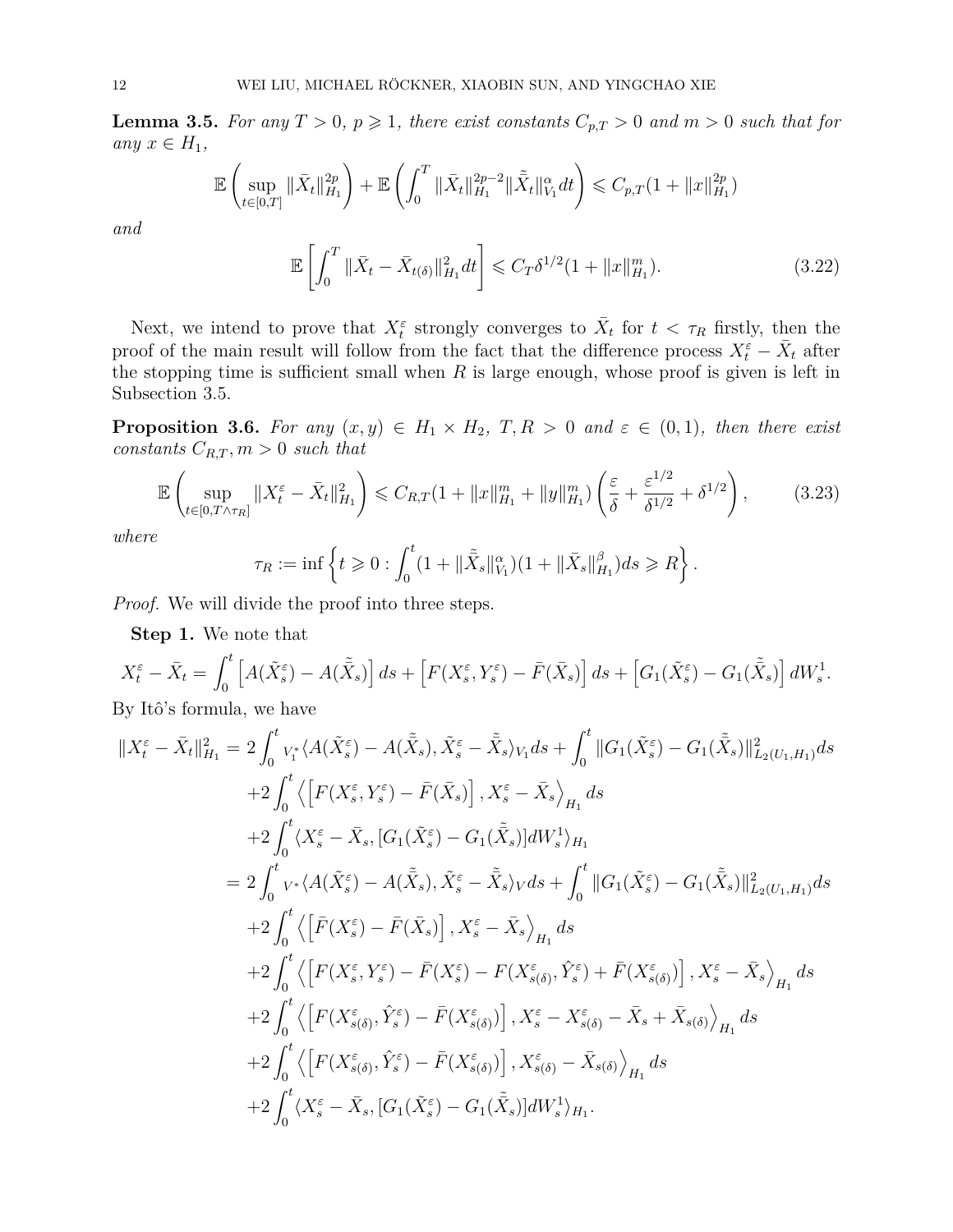Then conditions **[A2](#page-2-5)** and **[A3](#page-2-1)** imply

$$
\begin{split} \Vert X^{\varepsilon}_t - \bar{X}_t \Vert_{H_1}^2 &\leqslant C \int_0^t \Vert X^{\varepsilon}_s - \bar{X}_s \Vert_{H_1}^2 (1 + \Vert \tilde{\bar{X}}_s \Vert_{V_1}^{\alpha}) (1 + \Vert \bar{X}_s \Vert_{H_1}^{\beta}) ds \\ &\quad + C \int_0^t \Vert X^{\varepsilon}_s - X^{\varepsilon}_{s(\delta)} \Vert_{H_1}^2 + \Vert Y^{\varepsilon}_s - \hat{Y}_s \Vert_{H_2}^2 + \Vert \bar{X}_s - \bar{X}_{s(\delta)} \Vert_{H_1}^2 ds \\ &\quad + C \int_0^t \Vert F(X^{\varepsilon}_{s(\delta)}, \hat{Y}^{\varepsilon}_s) - \bar{F}(\bar{X}_{s(\delta)}) \Vert_{H_1}^2 ds \\ &\quad + 2 \int_0^t \left\langle \left[ F(X^{\varepsilon}_{s(\delta)}, \hat{Y}^{\varepsilon}_s) - \bar{F}(X^{\varepsilon}_{s(\delta)}) \right], X^{\varepsilon}_{s(\delta)} - \bar{X}_{s(\delta)} \right\rangle_{H_1} ds \\ &\quad + 2 \int_0^t \left\langle X^{\varepsilon}_s - \bar{X}_s, [G_1(X^{\varepsilon}_s) - G_1(\tilde{\bar{X}}_s)] dW^1_s \right\rangle_{H_1}. \end{split}
$$

Using Gronwall's inequality and the definition of the stopping time  $\tau_R$  , we deduce that

<span id="page-12-0"></span>
$$
\sup_{t\in[0,T\wedge\tau_R]}||X_t^{\varepsilon} - \bar{X}_t||_{H_1}^2 \leq C_{R,T} \Big[ \int_0^T ||X_s^{\varepsilon} - X_{s(\delta)}^{\varepsilon}||_{H_1}^2 + ||Y_s^{\varepsilon} - \hat{Y}_s||_{H_2}^2 + ||\bar{X}_s - \bar{X}_{s(\delta)}||_{H_1}^2 ds + \int_0^T \left(1 + ||X_{s(\delta)}^{\varepsilon}||_{H_1}^2 + ||\hat{Y}_s^{\varepsilon}||_{H_2}^2 + ||\bar{X}_s||_{H_1}^2\right) ds + \sup_{t\in[0,T]} \left| \int_0^t \left\langle \left[ F(X_{s(\delta)}^{\varepsilon}, \hat{Y}_s^{\varepsilon}) - \bar{F}(X_{s(\delta)}^{\varepsilon}) \right], X_{s(\delta)}^{\varepsilon} - \bar{X}_{s(\delta)} \right\rangle_{H_1} ds \right| + \sup_{t\in[0,T]} \left| \int_0^t \left\langle X_s^{\varepsilon} - \bar{X}_s, [G_1(X_s^{\varepsilon}) - G_1(\bar{\bar{X}}_s)] dW_s^1 \right\rangle_{H_1} \right| \Big].
$$

Applying Burkholder-Davis-Gundy inequality, estimates [\(3.5\)](#page-6-0), [\(3.16\)](#page-8-4) and [\(3.22\)](#page-11-0), we obtain

$$
\mathbb{E}\left(\sup_{t\in[0,T\wedge\tau_R]}\|X_t^{\varepsilon}-\bar{X}_t\|_{H_1}^2\right) \leq C_{R,T}\left(1+\|x\|_{H_1}^3+\|y\|_{H_2}^3\right)\delta^{1/2}+\frac{1}{2}\mathbb{E}\left(\sup_{t\in[0,T\wedge\tau_R]}\|X_t^{\varepsilon}-\bar{X}_t\|_{H_1}^2\right) \n+C_{R,T}\mathbb{E}\sup_{t\in[0,T]}\left|\int_0^t\left\langle\left[F(X_{s(\delta)}^{\varepsilon},\hat{Y}_s^{\varepsilon})-\bar{F}(X_{s(\delta)}^{\varepsilon})\right],X_{s(\delta)}^{\varepsilon}-\bar{X}_{s(\delta)}\right\rangle_{H_1}ds\right| \n+C_{R,T}\mathbb{E}\left(\int_0^{T\wedge\tau_R}\|X_t^{\varepsilon}-\bar{X}_t\|_{H_1}^2dt\right),
$$

which implies

$$
\mathbb{E}\left(\sup_{t\in[0,T\wedge\tau_R]}||X_t^{\varepsilon}-\bar{X}_t||_{H_1}^2\right) \leq C_{R,T}\left(1+\|x\|_{H_1}^m+\|y\|_{H_2}^m\right)\delta^{1/2} \n+C_{R,T}\mathbb{E}\sup_{t\in[0,T]}\left|\int_0^t\left\langle \left[F(X_{s(\delta)}^{\varepsilon},\hat{Y}_s^{\varepsilon})-\bar{F}(X_{s(\delta)}^{\varepsilon})\right],X_{s(\delta)}^{\varepsilon}-\bar{X}_{s(\delta)}\right\rangle_{H_1}ds\right| \n+C_{R,T}\int_0^T\mathbb{E}\left(\sup_{s\in[0,t\wedge\tau_R]}\|X_s^{\varepsilon}-\bar{X}_s\|_{H_1}^2\right)dt.
$$

By Gronwall's inequality again, we finally get

$$
\mathbb{E}\left(\sup_{t\in[0,T\wedge\tau_R]}\|X_t^{\varepsilon}-\bar{X}_t\|_{H_1}^2\right) \leqslant C_{R,T}\left(1+\|x\|_{H_1}^m+\|y\|_{H_2}^m\right)\delta^{1/2} \quad +C_{R,T}\mathbb{E}\sup_{t\in[0,T]}\left|\int_0^t\left\langle\left[F(X_{s(\delta)}^{\varepsilon},\hat{Y}_s^{\varepsilon})-\bar{F}(X_{s(\delta)}^{\varepsilon})\right],X_{s(\delta)}^{\varepsilon}-\bar{X}_{s(\delta)}\right\rangle_{H_1}ds\right|.
$$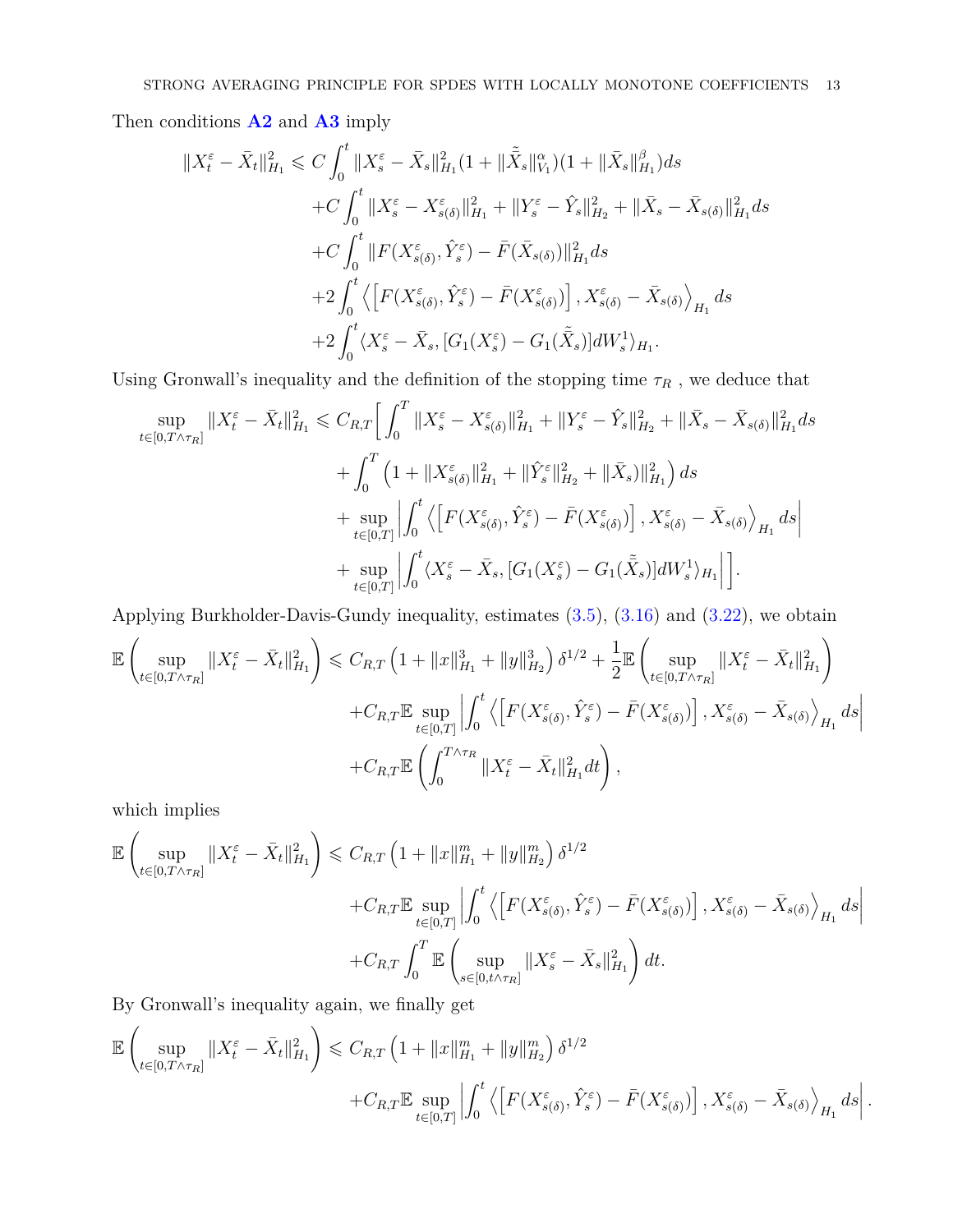Hence, the proof will be completed by the following estimate:

$$
\mathbb{E} \sup_{t \in [0,T]} \left| \int_0^t \left\langle \left[ F(X_{s(\delta)}^{\varepsilon}, \hat{Y}_s^{\varepsilon}) - \bar{F}(X_{s(\delta)}^{\varepsilon}) \right], X_{s(\delta)}^{\varepsilon} - \bar{X}_{s(\delta)} \right\rangle_{H_1} ds \right|
$$
  
\$\leqslant C\_T \left( 1 + \|x\|\_{H\_1}^2 + \|y\|\_{H\_2}^2 \right) \left( \frac{\varepsilon}{\delta} + \frac{\varepsilon^{1/2}}{\delta^{1/2}} + \delta^{1/2} \right), \qquad (3.24)

whose proof will be given in Step 2.

**Step 2.** We note that

$$
\begin{split}\n&\left| \int_{0}^{t} \langle F(X_{s(\delta)}^{\varepsilon}, \hat{Y}_{s}^{\varepsilon}) - \bar{F}(X_{s(\delta)}^{\varepsilon}), X_{s(\delta)}^{\varepsilon} - \bar{X}_{s(\delta)} \rangle_{H_{1}} ds \right| \\
&= \left| \sum_{k=0}^{[t/\delta]-1} \int_{k\delta}^{(k+1)\delta} \langle F(X_{s(\delta)}^{\varepsilon}, \hat{Y}_{s}^{\varepsilon}) - \bar{F}(X_{s(\delta)}^{\varepsilon}), X_{s(\delta)}^{\varepsilon} - \bar{X}_{s(\delta)} \rangle_{H_{1}} ds \\
&+ \int_{t(\delta)}^{t} \langle F(X_{s(\delta)}^{\varepsilon}, \hat{Y}_{s}^{\varepsilon}) - \bar{F}(X_{s(\delta)}^{\varepsilon}), X_{s(\delta)}^{\varepsilon} - \bar{X}_{s(\delta)} \rangle_{H_{1}} ds \right| \\
&\leq \sum_{k=0}^{[t/\delta]-1} \left| \int_{k\delta}^{(k+1)\delta} \langle F(X_{s(\delta)}^{\varepsilon}, \hat{Y}_{s}^{\varepsilon}) - \bar{F}(X_{s(\delta)}^{\varepsilon}), X_{s(\delta)}^{\varepsilon} - \bar{X}_{s(\delta)} \rangle_{H_{1}} ds \right| \\
&+ \left| \int_{t(\delta)}^{t} \langle F(X_{s(\delta)}^{\varepsilon}, \hat{Y}_{s}^{\varepsilon}) - \bar{F}(X_{s(\delta)}^{\varepsilon}), X_{s(\delta)}^{\varepsilon} - \bar{X}_{s(\delta)} \rangle_{H_{1}} ds \right| \\
&:= J_{1}(t) + J_{2}(t). \n\end{split} \tag{3.25}
$$

For the term  $J_2(t)$ , it is easy to see

$$
\mathbb{E}\left[\sup_{t\in[0,T]} J_2(t)\right] \leq C \left[\mathbb{E}\sup_{t\in[0,T]} \|X_t^{\varepsilon} - \bar{X}_t\|_{H_1}^2\right]^{1/2} \left[\mathbb{E}\sup_{t\in[0,T]} \left|\int_{t(\delta)}^t (1 + \|X_{s(\delta)}^{\varepsilon}\|_{H_1} + \|\hat{Y}_s^{\varepsilon}\|_{H_2}) ds\right|^2\right]^{1/2} \leq C \left[\mathbb{E}\sup_{t\in[0,T]} \|X_t^{\varepsilon} - \bar{X}_t\|_{H_1}^2\right]^{1/2} \left[\mathbb{E}\int_0^T (1 + \|X_{s(\delta)}^{\varepsilon}\|_{H_1}^2 + \|\hat{Y}_s^{\varepsilon}\|_{H_2}^2) ds\right]^{1/2} \delta^{1/2} \leq C_T (\|x\|_{H_1}^2 + \|y\|_{H_2}^2 + 1)\delta^{1/2}.
$$
\n(3.26)

For the term  $J_1(t)$ , we have

$$
\mathbb{E}\left[\sup_{t\in[0,T]}J_{1}(t)\right] \leq \mathbb{E}\sum_{k=0}^{[T/\delta]-1}\left|\int_{k\delta}^{(k+1)\delta}\langle F(X_{k\delta}^{\varepsilon},\hat{Y}_{s}^{\varepsilon}) - \bar{F}(X_{k\delta}^{\varepsilon}),X_{k\delta}^{\varepsilon} - \bar{X}_{k\delta}\rangle_{H_{1}}ds\right|
$$
  
\n
$$
\leq \frac{C_{T}}{\delta}\max_{0\leq k\leq [T/\delta]-1}\mathbb{E}\left|\int_{k\delta}^{(k+1)\delta}\langle F(X_{k\delta}^{\varepsilon},\hat{Y}_{s}^{\varepsilon}) - \bar{F}(X_{k\delta}^{\varepsilon}),X_{k\delta}^{\varepsilon} - \bar{X}_{k\delta}\rangle_{H_{1}}ds\right|
$$
  
\n
$$
\leq \frac{C_{T}\varepsilon}{\delta}\max_{0\leq k\leq [T/\delta]-1}\mathbb{E}\|X_{k\delta}^{\varepsilon} - \bar{X}_{k\delta}\|_{H_{1}}^{2}\right|^{1/2}\mathbb{E}\left\|\int_{0}^{\frac{\delta}{\varepsilon}}F(X_{k\delta}^{\varepsilon},\hat{Y}_{s\varepsilon+k\delta}^{\varepsilon}) - \bar{F}(X_{k\delta}^{\varepsilon})ds\right\|_{H_{1}}^{2}\right|^{1/2}
$$
  
\n
$$
\leq \frac{C_{T}\varepsilon}{\delta}\max_{0\leq k\leq [T/\delta]-1}\left[\int_{0}^{\frac{\delta}{\varepsilon}}\int_{r}^{\frac{\delta}{\varepsilon}}\Psi_{k}(s,r)dsdr\right]^{1/2},
$$

where for any  $0 \leq r \leq s \leq \frac{\delta}{s}$ *ε* ,

$$
\Psi_k(s,r) := \mathbb{E}\left[ \langle F(X_{k\delta}^{\varepsilon}, \hat{Y}_{s\varepsilon+k\delta}^{\varepsilon}) - \bar{F}(X_{k\delta}^{\varepsilon}), F(X_{k\delta}^{\varepsilon}, \hat{Y}_{r\varepsilon+k\delta}^{\varepsilon}) - \bar{F}(X_{k\delta}^{\varepsilon}) \rangle_{H_1} \right],
$$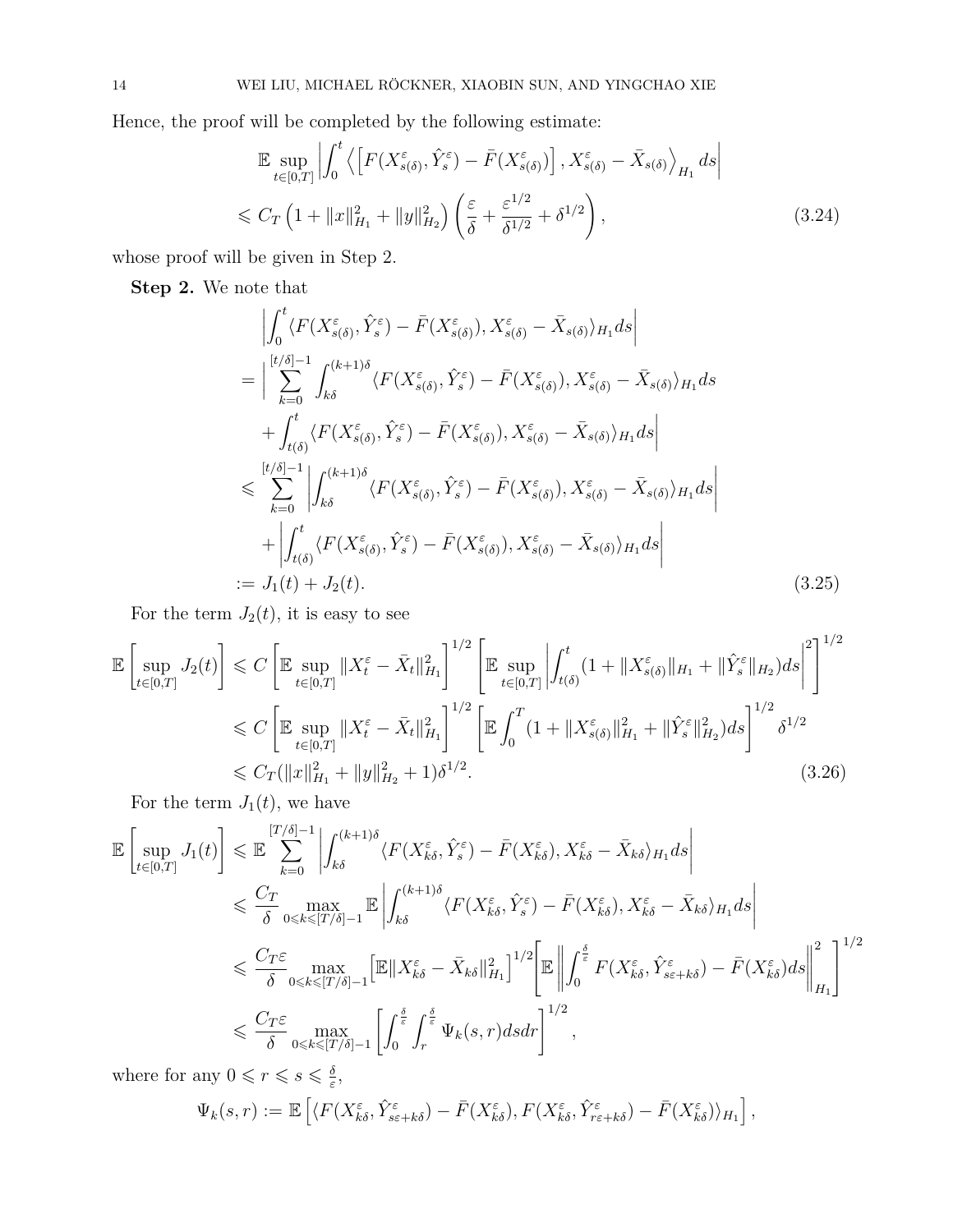and

<span id="page-14-1"></span>
$$
\Psi_k(s,r) \leqslant C_T(\|x\|_{H_1}^2 + \|y\|_{H_2}^2 + 1)e^{-\frac{(s-r)\eta}{2}},\tag{3.27}
$$

whose proof will be presented in Step 3. Hence, we get

$$
\mathbb{E} \sup_{t \in [0,T]} \left| \int_0^t \left\langle \left[ F(X_{s(\delta)}^{\varepsilon}, \hat{Y}_s^{\varepsilon}) - \bar{F}(X_{s(\delta)}^{\varepsilon}) \right], X_{s(\delta)}^{\varepsilon} - \bar{X}_{s(\delta)} \right\rangle_{H_1} ds \right|
$$
  
\n
$$
\leq C_T \frac{\varepsilon}{\delta} \left[ \int_0^{\frac{\delta}{\varepsilon}} \int_r^{\frac{\delta}{\varepsilon}} e^{-\frac{(s-r)\beta}{2}} ds dr \right]^{1/2} + C_T (\|x\|_{H_1}^2 + \|y\|_{H_2}^2 + 1) \delta^{1/2}
$$
  
\n
$$
= C_T \frac{\varepsilon}{\delta} \left( \frac{\delta}{\beta \varepsilon} - \frac{1}{\beta^2} + \frac{1}{\beta^2} e^{-\frac{\beta \delta}{\varepsilon}} \right)^{1/2} + C_T (\|x\|_{H_1}^2 + \|y\|_{H_2}^2 + 1) \delta^{1/2}
$$
  
\n
$$
\leq C_T \frac{\varepsilon}{\delta} + C_T \frac{\varepsilon^{1/2}}{\delta^{1/2}} + C_T (\|x\|_{H_1}^2 + \|y\|_{H_2}^2 + 1) \delta^{1/2},
$$

which completes the proof of estimate  $(3.24)$ .

**Step 3.** For any  $s > 0$ , and any  $\mathscr{F}_s$ -measurable  $H_1$ -valued random variable X and  $H_2$ -valued random variable  $Y$ , we consider the following equation:

$$
\begin{cases} dY_t = \frac{1}{\varepsilon} B(X, Y_t) dt + \frac{1}{\sqrt{\varepsilon}} G_2(X, Y_t) dW_t^2, \quad t \ge s, \\ Y_s = Y, \end{cases}
$$

which has a unique solution  $\tilde{Y}^{\varepsilon,s,X,Y}_t$ . Then by the construction of  $\hat{Y}^{\varepsilon}_t$ , for any  $k \in \mathbb{N}_*$  and  $t \in [k\delta, (k+1)\delta]$  we have P-a.s.,

$$
\hat{Y}_t^\varepsilon=\tilde{Y}_t^{\varepsilon,k\delta,X^\varepsilon_{k\delta},\hat{Y}^\varepsilon_{k\delta}},
$$

which implies

$$
\Psi_{k}(s,r) = \mathbb{E}\left[\langle F(X_{k\delta}^{\varepsilon}, \tilde{Y}_{s\varepsilon+k\delta}^{\varepsilon,k\delta,\tilde{X}_{k\delta}^{\varepsilon}}, \hat{Y}_{k\delta}^{\varepsilon}) - \bar{F}(X_{k\delta}^{\varepsilon}), F(X_{k\delta}^{\varepsilon}, \tilde{Y}_{r\varepsilon+k\delta}^{\varepsilon,k\delta,\tilde{X}_{k\delta}^{\varepsilon}}) - \bar{F}(X_{k\delta}^{\varepsilon})\rangle_{H_{1}}\right]
$$
\n
$$
= \int_{\Omega} \mathbb{E}\left[\langle F(X_{k\delta}^{\varepsilon}, \tilde{Y}_{s\varepsilon+k\delta}^{\varepsilon,k\delta,\tilde{X}_{k\delta}^{\varepsilon}}, \hat{Y}_{k\delta}^{\varepsilon}) - \bar{F}(X_{k\delta}^{\varepsilon}), F(X_{k\delta}^{\varepsilon}, \tilde{Y}_{r\varepsilon+k\delta}^{\varepsilon,k\delta,\tilde{X}_{k\delta}^{\varepsilon}}, \hat{Y}_{k\delta}^{\varepsilon}) - \bar{F}(X_{k\delta}^{\varepsilon})\rangle_{H_{1}}|\mathscr{F}_{k\delta}\right](\omega)\mathbb{P}(d\omega)
$$
\n
$$
= \int_{\Omega} \mathbb{E}\left[\langle F(X_{k\delta}^{\varepsilon}, \tilde{Y}_{s\varepsilon+k\delta}^{\varepsilon,k\delta,\tilde{X}_{k\delta}^{\varepsilon}}(\omega), \hat{Y}_{k\delta}^{\varepsilon}(\omega)) - \bar{F}(X_{k\delta}^{\varepsilon}(\omega))\right],
$$
\n
$$
F(X_{k\delta}^{\varepsilon}(\omega), \tilde{Y}_{r\varepsilon+k\delta}^{\varepsilon,k\delta,\tilde{X}_{k\delta}^{\varepsilon}}(\omega), \hat{Y}_{k\delta}^{\varepsilon}(\omega)) - \bar{F}(X_{k\delta}^{\varepsilon}(\omega))\rangle_{H_{1}}\right] \mathbb{P}(d\omega),
$$

where the last equality comes from the fact that  $X_{k\delta}^{\varepsilon}$  and  $\hat{Y}_{k\delta}^{\varepsilon}$  are  $\mathscr{F}_{k\delta}$ -measurable, and for any fixed  $(x, y) \in H_1 \times H_2$ ,  $\{\tilde{Y}_{s\in k\delta}^{\varepsilon, k\delta, x, y}\}_{s \geq 0}$  is independent of  $\mathscr{F}_{k\delta}$ .

By the definition of process  $\tilde{Y}^{\varepsilon,k\delta,x,y}_{t}$ , for its  $dt \otimes \mathbb{P}$ -equivalence class  $\hat{\tilde{Y}}^{\varepsilon,k\delta,x,y}$  we have  $\hat{Y}^{\varepsilon,k\delta,x,y} \in L^{\kappa}([k\delta,T] \times \Omega, dt \otimes \mathbb{P}; V_2) \cap L^2([k\delta,T] \times \Omega, dt \otimes \mathbb{P}; H_2)$  with  $\kappa$  as in **[B3](#page-3-3)** and  $\mathbb{P}\text{-a.s.}$ 

<span id="page-14-0"></span>
$$
\tilde{Y}_{s\varepsilon+k\delta}^{\varepsilon,k\delta,x,y} = y + \frac{1}{\varepsilon} \int_{k\delta}^{s\varepsilon+k\delta} B(x, \tilde{Y}_r^{\varepsilon,k\delta,x,y}) dr + \frac{1}{\sqrt{\varepsilon}} \int_{k\delta}^{s\varepsilon+k\delta} G_2(x, \tilde{Y}_r^{\varepsilon,k\delta,x,y}) dW_r^2
$$
\n
$$
= y + \frac{1}{\varepsilon} \int_0^{s\varepsilon} B(x, \tilde{Y}_{r+k\delta}^{\varepsilon,k\delta,x,y}) dr + \frac{1}{\sqrt{\varepsilon}} \int_0^{s\varepsilon} G_2(x, \tilde{Y}_{r+k\delta}^{\varepsilon,k\delta,x,y}) dW_r^{2,k\delta}
$$
\n
$$
= y + \int_0^s B(x, \tilde{Y}_{r\varepsilon+k\delta}^{\varepsilon,k\delta,x,y}) dr + \int_0^s G_2(x, \tilde{Y}_{r\varepsilon+k\delta}^{\varepsilon,k\delta,x,y}) d\tilde{W}_r^{2,k\delta}, \tag{3.28}
$$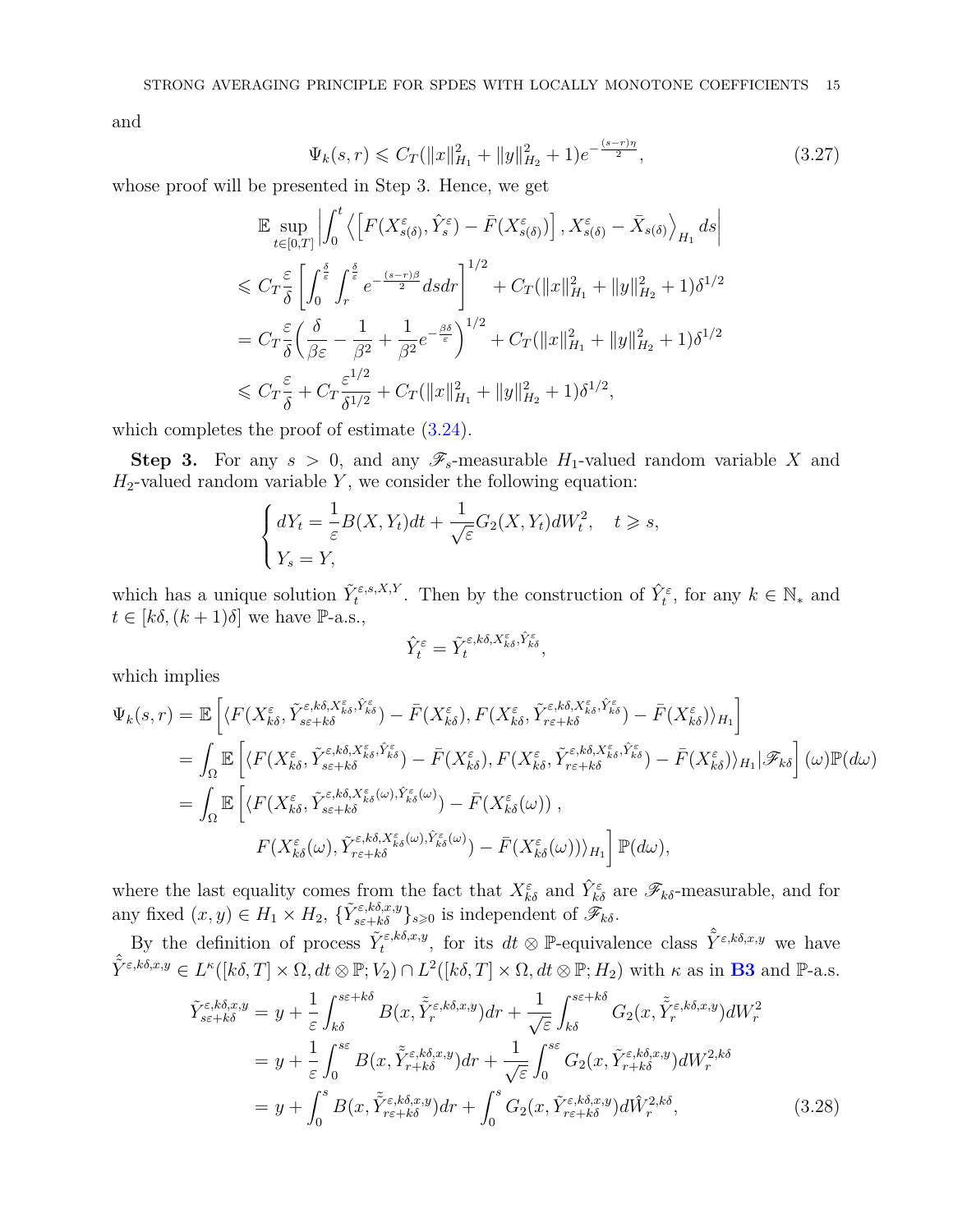where  $\tilde{\tilde{Y}}^{\varepsilon,k\delta,x,y}$  is any *V*<sub>2</sub>-valued progressively measurable  $dt \otimes \mathbb{P}$ -version of  $\hat{\tilde{Y}}^{\varepsilon,k\delta,x,y}$ ,  $\{W_r^{2,k\delta} :=$  $W_{r+k\delta}^2 - W_{k\delta}^2\}_{r \geq 0}$  and  $\{\hat{W}_t^{2,k\delta} := \frac{1}{\sqrt{\varepsilon}}W_{t\varepsilon}^{2,k\delta}\}_{t \geq 0}$ .

The uniqueness of the solution of Eq.  $(3.28)$  and Eq.  $(3.18)$  implies that the distribution of  $(\tilde{Y}_{s\epsilon+k\delta}^{\varepsilon,k\delta,x,y})_{0\leq s\leq \delta/\varepsilon}$  coincides with the distribution of  $(Y_s^{x,y})_{0\leq s\leq \delta/\varepsilon}$ . Then by Proposition [3.19,](#page-10-2) estimates  $(3.1)$  and  $(3.15)$ , we have

$$
\Psi_{k}(s,r) = \int_{\Omega} \left[ \tilde{\mathbb{E}} \Big\langle F \left( X_{k\delta}^{\varepsilon}(\omega), Y_{s}^{X_{k\delta}^{\varepsilon}(\omega), \hat{Y}_{k\delta}^{\varepsilon}(\omega)} \right) - \bar{F} (X_{k\delta}^{\varepsilon}(\omega)), \nF \left( X_{k\delta}^{\varepsilon}(\omega), Y_{r}^{X_{k\delta}^{\varepsilon}(\omega), \hat{Y}_{k\delta}^{\varepsilon}(\omega)} \right) - \bar{F} (X_{k\delta}^{\varepsilon}(\omega)) \Big\rangle_{H_{1}} \right] \mathbb{P}(d\omega) \n= \int_{\Omega} \int_{\tilde{\Omega}} \Big\langle \tilde{\mathbb{E}} \Big[ F \left( X_{k\delta}^{\varepsilon}(\omega), Y_{s-r}^{X_{k\delta}^{\varepsilon}(\omega), Y_{r}^{X_{k\delta}^{\varepsilon}(\omega), \hat{Y}_{k\delta}^{\varepsilon}(\omega)}(\tilde{\omega})} \right) - \bar{F} (X_{k\delta}^{\varepsilon}(\omega)) \Big], \nF \left( X_{k\delta}^{\varepsilon}(\omega), Y_{r}^{X_{k\delta}^{\varepsilon}(\omega), \hat{Y}_{k\delta}^{\varepsilon}(\omega)}(\tilde{\omega})} \right) - \bar{F} (X_{k\delta}^{\varepsilon}(\omega)) \Big\rangle_{H_{1}} \tilde{\mathbb{P}}(d\tilde{\omega}) \mathbb{P}(d\omega) \n\leq \int_{\Omega} \int_{\tilde{\Omega}} \Big[ 1 + \| X_{k\delta}^{\varepsilon}(\omega) \|_{H_{1}} + \| Y_{r}^{X_{k\delta}^{\varepsilon}(\omega), \hat{Y}_{k\delta}^{\varepsilon}(\omega)}(\tilde{\omega}) \|_{H_{2}} \Big] e^{-\frac{(s-r)\eta}{2}} \n\cdot \Big[ (1 + \| X_{k\delta}^{\varepsilon}(\omega) \|_{H_{1}} + \| Y_{r}^{X_{k\delta}^{\varepsilon}(\omega), \hat{Y}_{k\delta}^{\varepsilon}(\omega)}(\tilde{\omega})} \|_{H_{2}} \Big] \tilde{\mathbb{P}}(d\tilde{\omega}) \mathbb{P}(d\omega) \n\leq C_{T} \int_{\Omega} \Big[ (1 + \| X_{k
$$

which gives estimate  $(3.27)$ . The proof is complete.

## 3.5. **Proof of Theorem [2.4:](#page-4-1)** By Chebyshev's inequality, Lemmas [3.1](#page-5-4) and [3.5,](#page-11-1) we have

<span id="page-15-0"></span>
$$
\mathbb{E}\left(\sup_{t\in[0,T]}\|X_t^{\varepsilon}-\bar{X}_t\|_{H_1}^2 1_{\{T>\tau_R\}}\right) \leq \left[\mathbb{E}\left(\sup_{t\in[0,T]}\|X_t^{\varepsilon}-\bar{X}_t\|_{H_1}^4\right)\right]^{1/2} \cdot \left[\mathbb{P}\left(T>\tau_R\right)\right]^{1/2} \n\leq \frac{C_T(1+\|x\|_{H_1}^2+\|y\|_{H_2}^2)}{\sqrt{R}} \times \left[\mathbb{E}\int_0^T(1+\|\tilde{X}_s\|_{V_1}^{\alpha})(1+\|\bar{X}_s\|_{H_1}^{\beta})ds\right] \n+ \mathbb{E}\int_0^T(1+\|\tilde{X}_s^{\varepsilon}\|_{V_1}^{\alpha})(1+\|X_s^{\varepsilon}\|_{H_1}^{\beta})ds \n\leq \frac{C_T(1+\|x\|_{H_1}^m+\|y\|_{H_2}^m)}{\sqrt{R}},
$$
\n(3.29)

where *m* is a positive constant. Then taking  $\delta = \varepsilon^{\frac{1}{2}}$ , estimates [\(3.23\)](#page-11-2) and [\(3.29\)](#page-15-0) give

$$
\mathbb{E}\left(\sup_{t\in[0,T]}\|X_t^{\varepsilon}-\bar{X}_t\|_{H_1}^2\right) \leq \mathbb{E}\left(\sup_{t\in[0,T]}\|X_t^{\varepsilon}-\bar{X}_t\|_{H_1}^2 1_{\{T\leqslant\tau_R\}}\right) + \mathbb{E}\left(\sup_{t\in[0,T]}\|X_t^{\varepsilon}-\bar{X}_t\|_{H_1}^2 1_{\{T>\tau_R\}}\right) \leq C_{R,T}(1+\|x\|_{H_1}^m+\|y\|_{H_2}^m)\varepsilon^{\frac{1}{4}} + \frac{C_T(1+\|x\|_{H_1}^m+\|y\|_{H_2}^m)}{\sqrt{R}}.
$$

Now, letting  $\varepsilon \to 0$  first, then  $R \to \infty$ , we have

<span id="page-15-1"></span>
$$
\lim_{\varepsilon \to 0} \mathbb{E} \left( \sup_{t \in [0,T]} \|X_t^{\varepsilon} - \bar{X}_t\|_{H_1}^2 \right) = 0. \tag{3.30}
$$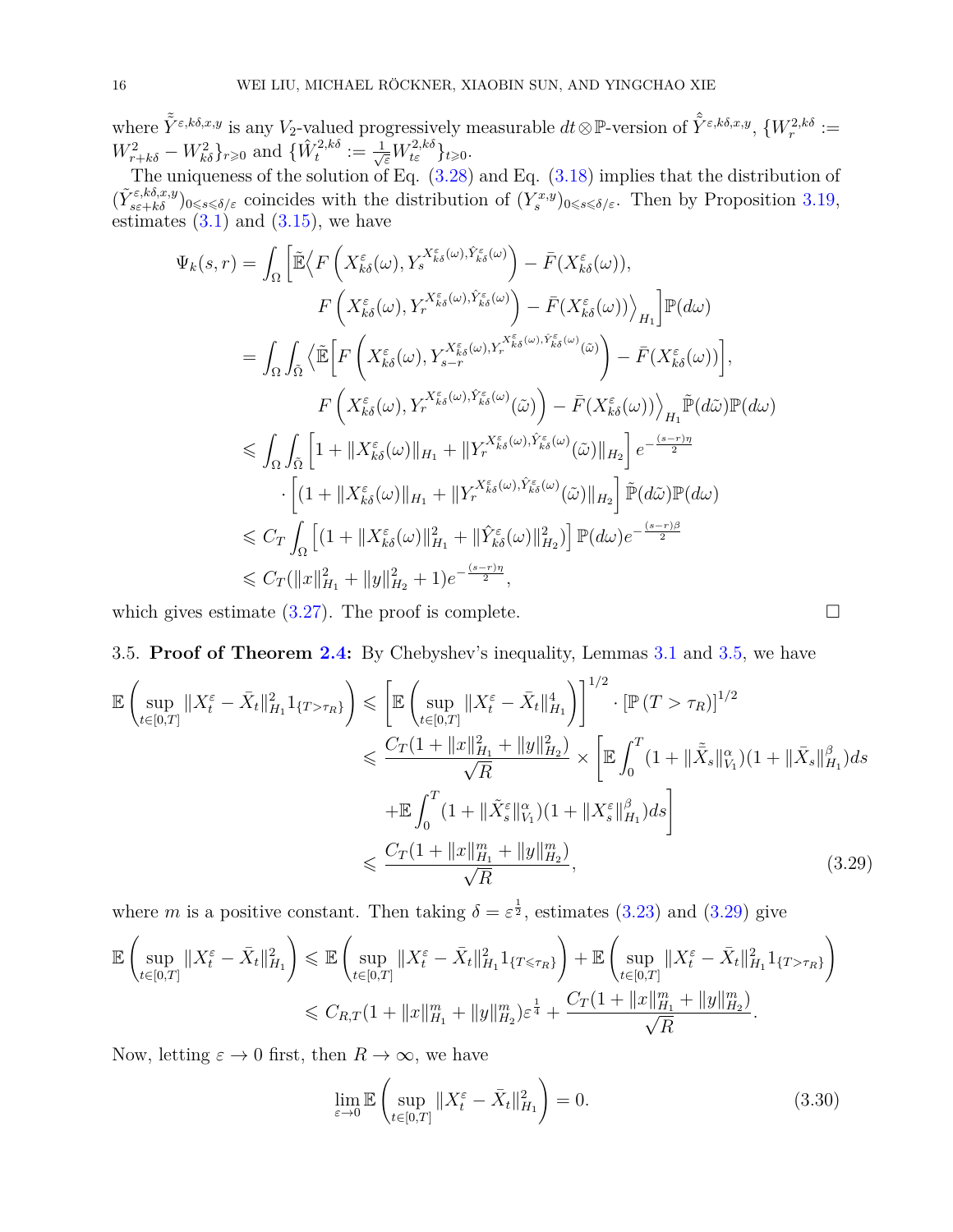Note that for any  $p > 1$ , by Lemmas [3.1](#page-5-4) and [3.5,](#page-11-1) it is easy to see that

$$
\mathbb{E}\left(\sup_{t\in[0,T]}\|X_t^{\varepsilon}-\bar{X}_t\|_{H_1}^{2p}\right) = \mathbb{E}\left[\sup_{t\in[0,T]}\left(\|X_t^{\varepsilon}-\bar{X}_t\|_{H_1}\|X_t^{\varepsilon}-\bar{X}_t\|_{H_1}^{2p-1}\right)\right]
$$
  
\$\leqslant C\_p\left[\mathbb{E}\left(\sup\_{t\in[0,T]}\|X\_t^{\varepsilon}-\bar{X}\_t\|\_{H\_1}^{2}\right)\right]^{1/2}\left[\mathbb{E}\left(\sup\_{t\in[0,T]}\|X\_t^{\varepsilon}-\bar{X}\_t\|\_{H\_1}^{4p-2}\right)\right]^{1/2}\$  
\$\leqslant C\_{p,T}(1+\|x\|\_{H\_1}^{2p-1}+\|y\|\_{H\_2}^{2p-1})\left[\mathbb{E}\left(\sup\_{t\in[0,T]}\|X\_t^{\varepsilon}-\bar{X}\_t\|\_{H\_1}^{2}\right)\right]^{1/2}\$

Hence, by [\(3.30\)](#page-15-1), we finally get

$$
\lim_{\varepsilon \to 0} \mathbb{E} \left( \sup_{t \in [0,T]} \|X_t^{\varepsilon} - \bar{X}_t\|_{H_1}^{2p} \right) = 0.
$$

<span id="page-16-0"></span>The proof is complete.

### 4. Application to examples

In this section we will apply our main result to establish the averaging principle for stochastic porous medium equations, *p*-Laplace equations, Burgers equations and 2D Navier-Stokes equations with slow and fast time-scales. Note that we here mainly focus on the nonlinear operator *A*, so we take the stochastic porous medium equation, *p*-Laplace equations, Burgers equations, or 2D Navier-Stokes equations for the slow component and stochastic heat equation with Lipschitz drift for the fast component for the simplicity.

Let  $\Lambda \subset \mathbb{R}^d$  be an open bounded domain and  $\Delta$  be the Laplace operator on  $\Lambda$  with Dirichlet boundary conditions, and for  $p \in [1, \infty)$  we use  $L^p(\Lambda)$  and  $H_0^{n,p}$  $n^{n,p}_{0}$  to denote the space of *p*-Lebesgue integrable functions on  $\Lambda$  and the Sobolev space of order *n* in  $L^p(\Lambda)$  with Dirichlet boundary conditions. Recall that *X*<sup>∗</sup> denotes the dual space of a Banach space *X*.

4.1. **Stochastic porous medium equations.** Let  $\Psi : \mathbb{R} \to \mathbb{R}$  be a function having the following properties :

 $(\Psi 1) \Psi$  is continuous.

( $\Psi$ 2) For all  $s, t \in \mathbb{R}$ 

$$
(t-s)(\Psi(t)-\Psi(s)) \geq 0.
$$

(Ψ3) There exist  $p \in [2, \infty), c_1 \in (0, \infty), c_2 \in [0, \infty)$  such that for all  $s \in \mathbb{R}$ 

 $s\Psi(s) \geqslant c_1 |s|^p - c_2.$ 

(Ψ4) There exist  $c_3, c_4 \in (0, \infty)$  such that for all  $s \in \mathbb{R}$ 

$$
|\Psi(s)| \leq c_3 |s|^{p-1} + c_4,
$$

where  $p$  is as in  $(\Psi 3)$ .

Considering the Gelfand triple for the slow equation

$$
V_1 := L^p(\Lambda) \subseteq H_1 := (H_0^{1,2}(\Lambda))^* \subseteq V_1^* := (L^p(\Lambda))^*
$$

and the Gelfand triple for the fast equation

$$
V_2 := H_0^{1,2}(\Lambda) \subseteq H_2 := L^2(\Lambda) \subseteq V_2^* := (H_0^{1,2}(\Lambda))^*.
$$

Then we introduce the porous medium operator  $A(u): V_1 \to V_1^*$  by

$$
A(u) = \Delta \Psi(u), \quad u \in V_1
$$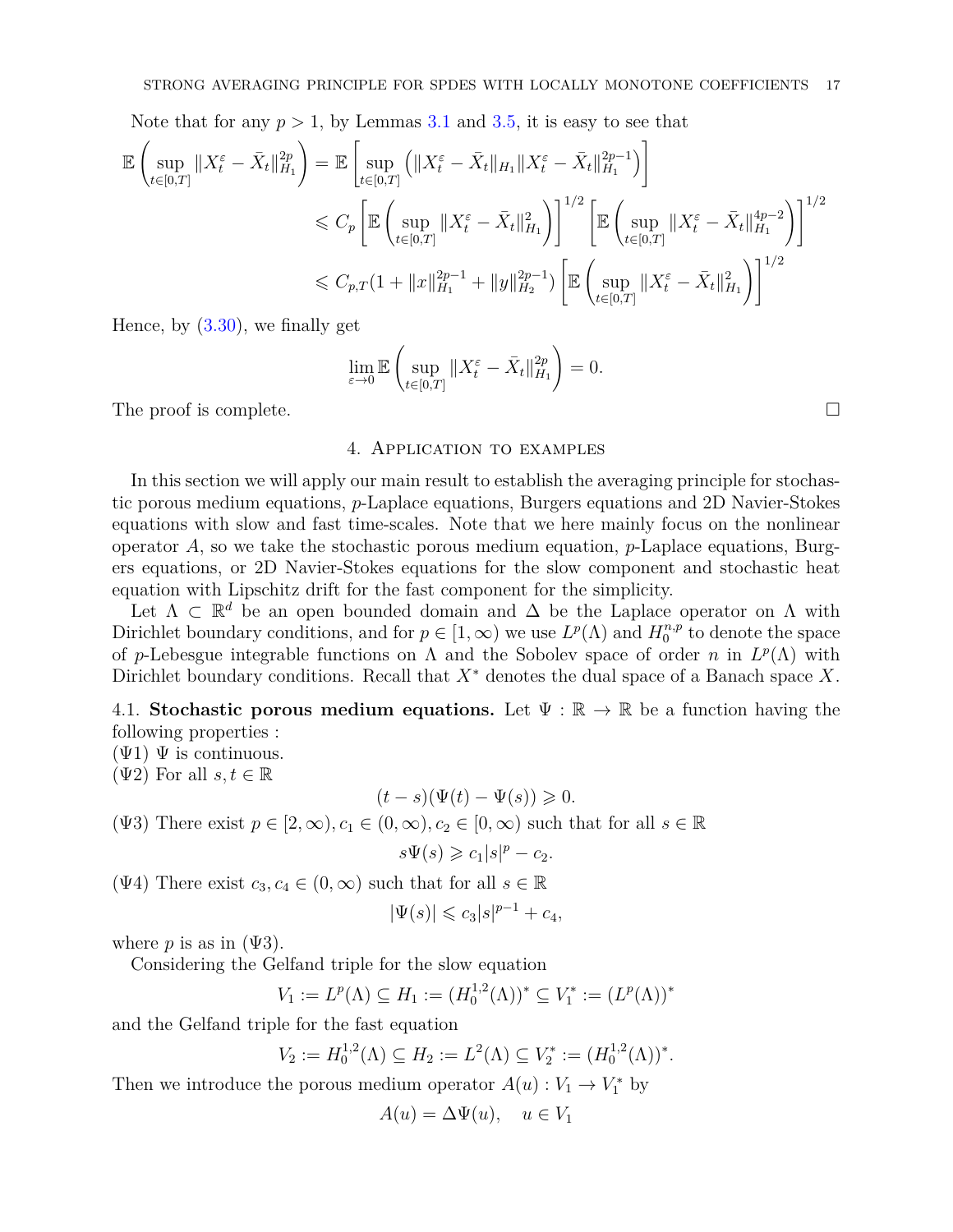(see  $[20, Section 4.1]$  $[20, Section 4.1]$  for details).

Now, we consider the slow-fast stochastic porous medium-heat equations

$$
\begin{cases}\ndX_t^{\varepsilon} = \left[\Delta\Psi(X_t^{\varepsilon}) + F(X_t^{\varepsilon}, Y_t^{\varepsilon})\right]dt + G_1(X_t^{\varepsilon})dW_t^1, \\
dY_t^{\varepsilon} = \frac{1}{\varepsilon}\left[\Delta Y_t^{\varepsilon} + B_2(X_t^{\varepsilon}, Y_t^{\varepsilon})\right]dt + \frac{1}{\sqrt{\varepsilon}}G_2(X_t^{\varepsilon}, Y_t^{\varepsilon})dW_t^2, \\
X_0^{\varepsilon} = x \in H_1, Y_0^{\varepsilon} = y \in H_2,\n\end{cases} \tag{4.1}
$$

where

 $F: H_1 \times H_2 \to H_1; \quad G_1: V_1 \to L_2(U_1; H_1);$ 

are measurable mappings and

$$
B_2: H_1 \times V_2 \to V_2^*;
$$
  $G_2: H_1 \times V_2 \to L_2(U_2; H_2)$ 

are Lipschitz continuous. More precisely,

$$
||F(u_1, u_2) - F(v_1, v_2)||_{H_1} \leqslant C(||u_1 - v_1||_{H_1} + ||u_2 - v_2||_{H_2});
$$
\n(4.2)

<span id="page-17-1"></span>
$$
||G_1(u) - G_1(v)||_{L_2(U_1, H_1)}^2 \leq C||u - v||_{H_1}^2;
$$
\n(4.3)

$$
||B_2(u_1, u_2) - B_2(v_1, v_2)||_{H_2} \leq C||u_1 - v_1||_{H_1} + L_{B_2}||u_2 - v_2||_{H_2};
$$
\n(4.4)

$$
||G_2(u_1, u) - G_2(v_1, v)||_{L_2(U_2, H_2)} \leq C||u_1 - v_1||_{H_1} + L_{G_2}||u - v||_{H_2}.
$$
 (4.5)

Moreover, there exists  $\zeta \in (0,1)$  such that

$$
||G_2(u_1, v)||_{L_2(U_2, H_2)} \leq C(1 + ||u_1||_{H_1} + ||v||_{H_2}^{\zeta})
$$
\n(4.6)

and for the smallest eigenvalue  $\lambda_1$  of  $-\Delta$  in  $H_2$ , the Lipschitz constants  $L_{B_2}, L_{G_2}$  satisfy

<span id="page-17-0"></span>
$$
2\lambda_1 - 2L_g - L_{\sigma_2}^2 > 0. \tag{4.7}
$$

It is well known that the porous medium operator *A* satisfies the monotonicity and coercivity properties (see, e.g., [\[20,](#page-21-20) Pages 87-88]). So it is easy to check all the assumptions **[A1](#page-2-2)**-**[A4](#page-2-3)** hold. Furthermore, the assumption **[B2](#page-3-5)** holds by condition [\(4.7\)](#page-17-0) and the assumptions **[B1](#page-2-4)**,**[B3](#page-3-3)** and **[B4](#page-3-4)** hold obviously. Hence, by Theorem [2.4,](#page-4-1) we have

$$
\lim_{\varepsilon \to 0} \mathbb{E} \left( \sup_{t \in [0,T]} \|X_t^{\varepsilon} - \bar{X}_t\|_{H_1}^{2p} \right) = 0, \quad \forall p \geq 1,
$$

where  $\bar{X}_t$  is the solution of the corresponding averaged equation.

4.2. **Stochastic** *p***-Laplace equation.** Now we consider the stochastic *p*-Laplace equation  $(p \geq 2)$ . We choose the Gelfand triple for the slow equation

$$
V_1 := H_0^{1,p}(\Lambda) \subseteq H_1 := L^2(\Lambda) \subseteq V_1^* := (H_0^{1,p}(\Lambda))^*
$$

and the Gelfand triple for the fast equation

$$
V_2 := H_0^{1,2}(\Lambda) \subseteq H_2 := L^2(\Lambda) \subseteq V_2^* := (H_0^{1,2}(\Lambda))^*
$$

and let  $A: V_1 \to V_1^*$  be

$$
A(u) := \operatorname{div}(|\nabla u|^{p-2} \nabla u), \quad u \in V_1.
$$

More precisely, given  $u \in V_1$ , we define

$$
{}_{V_1^*}\langle A(u),v\rangle_{V_1}:=-\int_{\Lambda}|\nabla u(\xi)|^{p-2}\langle\nabla u(\xi),\nabla v(\xi)\rangle d\xi,\quad v\in V_1.
$$

Here *A* is called the *p*-Laplace operator, also denoted by  $\Delta_p$ . Note that  $\Delta_2 = \Delta$ .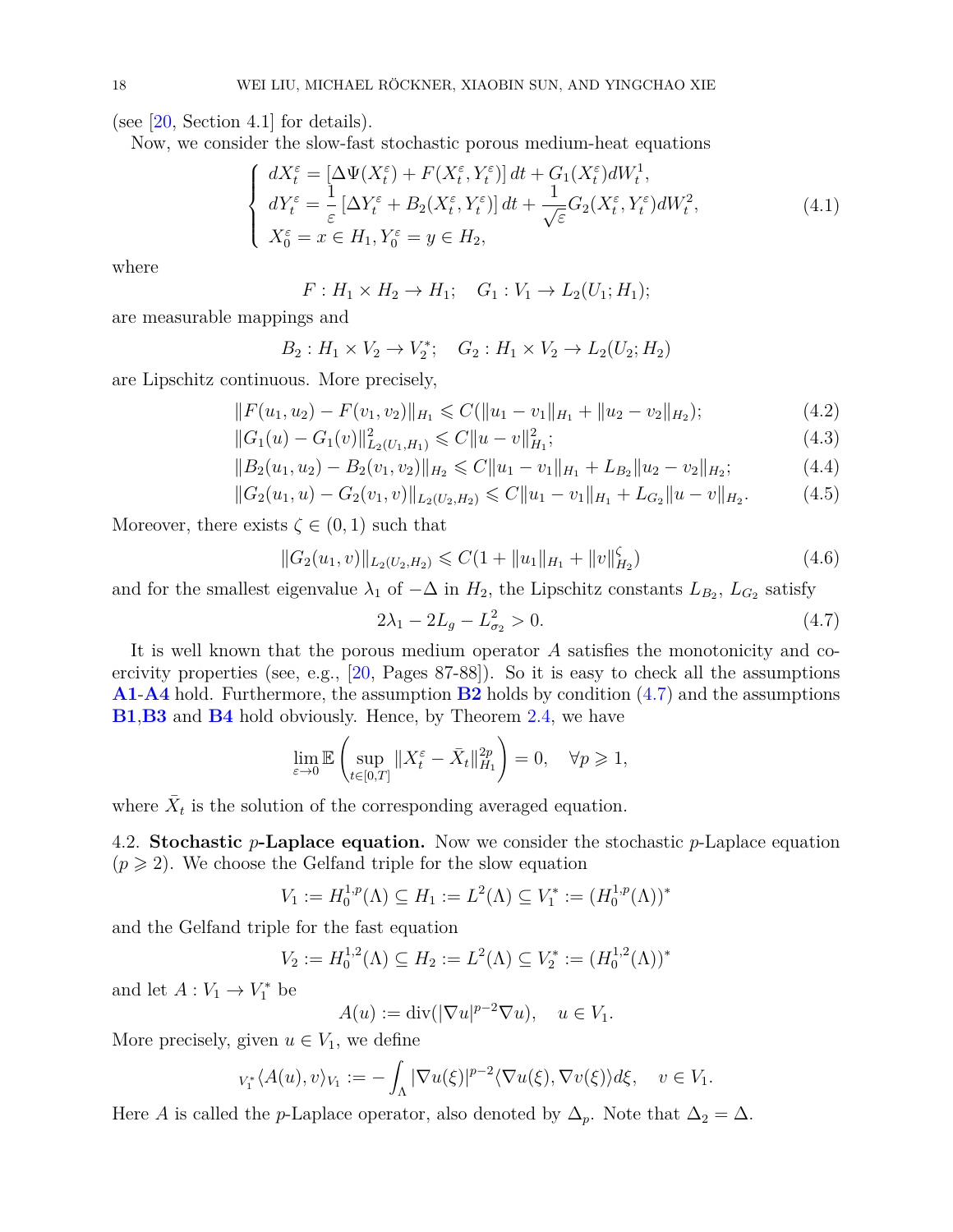Now, we consider the slow-fast stochastic *p*-Laplace-heat equations

$$
\begin{cases}\ndX_t^{\varepsilon} = \left[\text{div}(|\nabla X_t^{\varepsilon}|^{p-2}\nabla X_t^{\varepsilon}) + F(X_t^{\varepsilon}, Y_t^{\varepsilon})\right]dt + G_1(X_t^{\varepsilon})dW_t^1, \\
dY_t^{\varepsilon} = \frac{1}{\varepsilon}\left[\Delta Y_t^{\varepsilon} + B_2(X_t^{\varepsilon}, Y_t^{\varepsilon})\right]dt + \frac{1}{\sqrt{\varepsilon}}G_2(X_t^{\varepsilon}, Y_t^{\varepsilon})dW_t^2, \\
X_0^{\varepsilon} = x \in H_1, Y_0^{\varepsilon} = y \in H_2,\n\end{cases} \tag{4.8}
$$

where the coefficients  $F, G_1, B_2$  and  $G_2$  satisfy conditions  $(4.2)-(4.7)$  $(4.2)-(4.7)$  $(4.2)-(4.7)$ .

It is well known that the *p*-Laplace operator satisfies the monotonicity and coercivity properties (see, e.g., [\[20,](#page-21-20) Example 4.1.9]). So it is easy to check that all the assumptions **[A1](#page-2-2)**-**[A4](#page-2-3)** and **[B1](#page-2-4)**-**[B4](#page-3-4)** hold. Hence, by Theorem [2.4,](#page-4-1) we have

$$
\lim_{\varepsilon \to 0} \mathbb{E} \left( \sup_{t \in [0,T]} \|X_t^{\varepsilon} - \bar{X}_t\|_{H_1}^{2p} \right) = 0, \quad \forall p \geq 1,
$$

where  $\bar{X}_t$  is the solution of the corresponding averaged equation.

Note that in the above two examples both the porous medium and the *p*-Laplace operators are globally monotone. But our result also applies to many merely locally monotone operators. For illustration, we will consider the stochastic Burgers and stochastic 2D Naiver-Stokes equation below (see [\[20,](#page-21-20) Section 4.1 and 5.1] for a number of other examples).

4.3. **Stochastic Burgers equation.** Now we consider the stochastic Burgers equation. Taking  $\Lambda = (0, 1) \subset \mathbb{R}$ , we choose the Gelfand triple for the slow equation

$$
V_1 := H_0^{1,2}(\Lambda) \subseteq H_1 := L^2(\Lambda) \subseteq V_1^* := (H_0^{1,2}(\Lambda))^*
$$

and the Gelfand triple for the fast equation

$$
V_2 := H_0^{1,2}(\Lambda) \subseteq H_2 := L^2(\Lambda) \subseteq V_2^* := (H_0^{1,2}(\Lambda))^*
$$

and let  $A: V_1 \to V_1^*$  be

$$
A(u) := \Delta u + u \nabla u, \quad u \in V_1.
$$

Now, we consider the slow-fast stochastic Burgers-heat equations

$$
\begin{cases}\ndX_t^{\varepsilon} = \left[\Delta X_t^{\varepsilon} + X_t^{\varepsilon} \nabla X_t^{\varepsilon} + F(X_t^{\varepsilon}, Y_t^{\varepsilon})\right] dt + G_1(X_t^{\varepsilon}) dW_t^1, \\
dY_t^{\varepsilon} = \frac{1}{\varepsilon} \left[\Delta Y_t^{\varepsilon} + B_2(X_t^{\varepsilon}, Y_t^{\varepsilon})\right] dt + \frac{1}{\sqrt{\varepsilon}} G_2(X_t^{\varepsilon}, Y_t^{\varepsilon}) dW_t^2, \\
X_0^{\varepsilon} = x \in H_1, Y_0^{\varepsilon} = y \in H_2,\n\end{cases} \tag{4.9}
$$

where the coefficients  $F, G_1, B_2$  and  $G_2$  satisfy conditions  $(4.2)-(4.7)$  $(4.2)-(4.7)$  $(4.2)-(4.7)$ .

It is well known that the operator *A* satisfies the monotonicity and coercivity properties (see, e.g.,[\[20,](#page-21-20) Lemma 5.1.6]). So it is easy to check that all the assumptions **[A1](#page-2-2)**-**[A4](#page-2-3)** and **[B1](#page-2-4)**-**[B4](#page-3-4)** hold. Hence, by Theorem [2.4,](#page-4-1) we have

$$
\lim_{\varepsilon \to 0} \mathbb{E} \left( \sup_{t \in [0,T]} \|X_t^{\varepsilon} - \bar{X}_t\|_{H_1}^{2p} \right) = 0, \quad \forall p \geq 1,
$$

where  $\bar{X}_t$  is the solution of the corresponding averaged equation.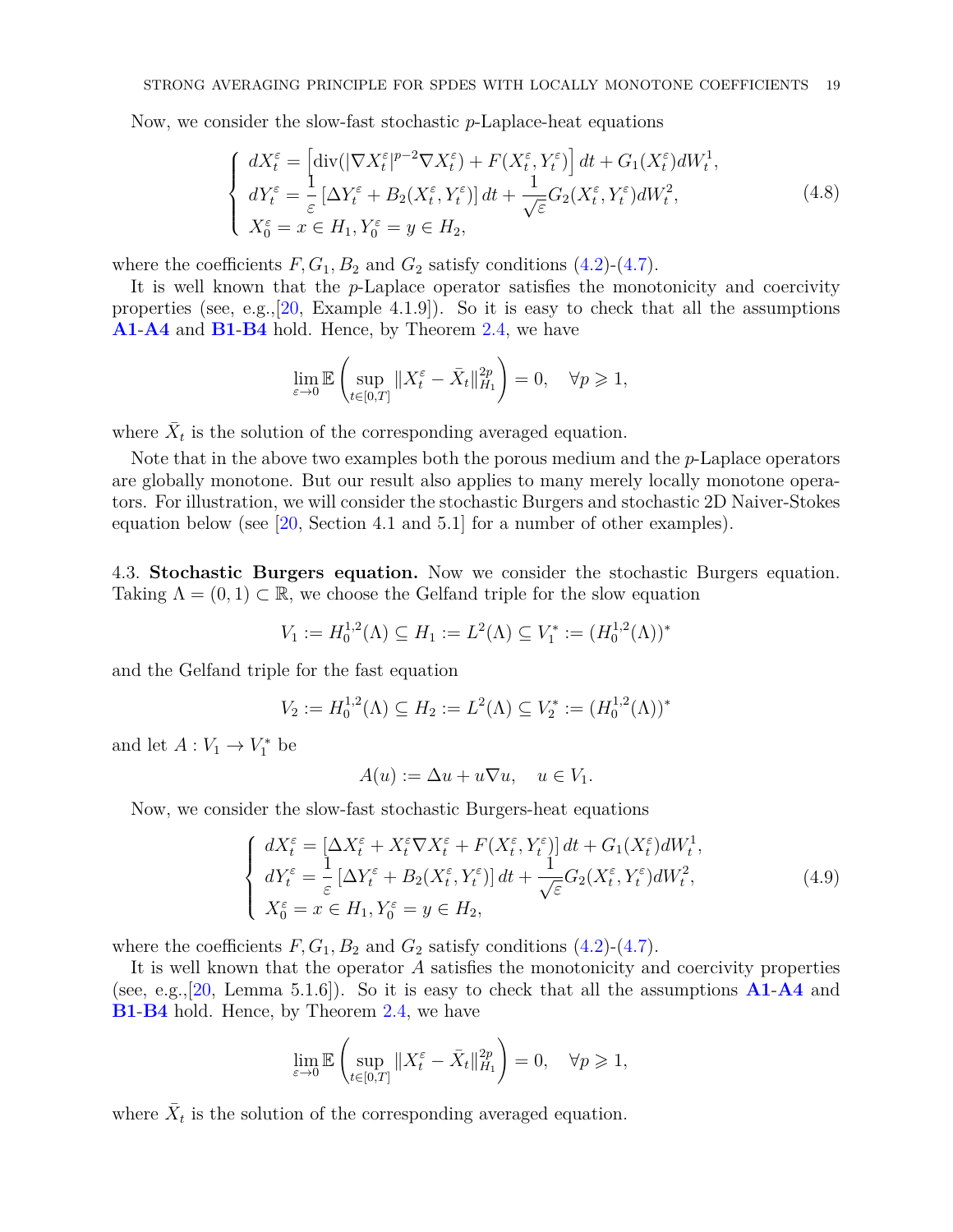4.4. **Stochastic 2D Navier-Stokes equation.** Now we consider the stochastic 2D Navier-Stokes equation. Let  $\Lambda$  be a bounded domain in  $\mathbb{R}^2$  with smooth boundary, denote

$$
V_1 = \{ v \in H_0^{1,2}(\Lambda; \mathbb{R}^2) : \nabla \cdot v = 0 \text{ a.s.in } \Lambda \}, \quad ||v||_{V_1}^2 := \int_{\Lambda} |\nabla v(\xi)|^2 d\xi,
$$

and let  $H_1$  be the closure of  $V_1$  in  $L^2(\Lambda;\mathbb{R}^2)$ . We choose the Gelfand triple for the slow equation

$$
V_1 \subseteq H_1 \subseteq V_1^*
$$

and the Gelfand triple for the fast equation

$$
V_2 := H_0^{1,2}(\Lambda) \subseteq H_2 := L^2(\Lambda) \subseteq V_2^* := (H_0^{1,2}(\Lambda))^*
$$

and let  $A: V_1 \to V_1^*$  be

$$
A(u) := P_H \Delta u - P_H[(u \cdot \nabla)u], \quad u \in V_1,
$$

where  $P_H$  is the Helmholtz-Leray projection and  $u \cdot \nabla = \sum_{i=1}^2 u^i \partial_i$  with  $u = (u^1, u^2)$ . Now, we consider the slow-fast stochastic 2D Navier-Stokes-heat equation

$$
\begin{cases}\ndX_t^{\varepsilon} = [A(X_t^{\varepsilon}) + F(X_t^{\varepsilon}, Y_t^{\varepsilon})] dt + G_1(X_t^{\varepsilon}) dW_t^1, \\
dY_t^{\varepsilon} = \frac{1}{\varepsilon} [\Delta Y_t^{\varepsilon} + B_2(X_t^{\varepsilon}, Y_t^{\varepsilon})] dt + \frac{1}{\sqrt{\varepsilon}} G_2(X_t^{\varepsilon}, Y_t^{\varepsilon}) dW_t^2, \\
X_0^{\varepsilon} = x \in H_1, Y_0^{\varepsilon} = y \in H_2,\n\end{cases} \tag{4.10}
$$

where the coefficients  $F, G_1, B_2$  and  $G_2$  satisfy conditions  $(4.2)$ - $(4.7)$ .

It is well known that the operator *A* satisfies the monotonicity and coercivity properties (see, e.g.,[\[20,](#page-21-20) Example 5.1.10]). So it is easy to check that all the assumptions **[A1](#page-2-2)**-**[A4](#page-2-3)** and **[B1](#page-2-4)**-**[B4](#page-3-4)** hold. Hence, by Theorem [2.4,](#page-4-1) we have

$$
\lim_{\varepsilon \to 0} \mathbb{E} \left( \sup_{t \in [0,T]} \|X_t^{\varepsilon} - \bar{X}_t\|_{H_1}^{2p} \right) = 0, \quad \forall p \geq 1,
$$

where  $\bar{X}_t$  is the solution of the corresponding averaged equation.

### 5. Appendix

At the end of this section, we give the proof of Theorem [2.3](#page-3-7) based on the techniques used in [\[20,](#page-21-20) Theorem 5.1.3].

**Proof of Theorem [2.3:](#page-3-7)** Let  $\mathcal{H} := H_1 \times H_2$  be the product Hilbert space. For any  $\phi =$  $(\phi_1, \phi_2), \varphi = (\varphi_1, \varphi_2) \in \mathcal{H}$ , we denote the scalar product and the induced norm by

$$
\langle \phi, \varphi \rangle_{\mathcal{H}} = \langle \phi_1, \varphi_1 \rangle_{H_1} + \langle \phi_2, \varphi_2 \rangle_{H_2}, \quad \|\phi\|_{\mathcal{H}} = \sqrt{\langle \phi, \phi \rangle_{\mathcal{H}}} = \sqrt{\|\phi_1\|_{H_1}^2 + \|\phi_2\|_{H_2}^2}.
$$

Similarly, we also define  $\mathcal{V} := V_1 \times V_2$ . Then  $\mathcal{V}$  is a reflexive Banach space with the following norm:

$$
\|\phi\|_{\mathcal{V}} = \sqrt{\|\phi_1\|_{V_1}^2 + \|\phi_2\|_{V_2}^2}.
$$

Now we rewrite the system  $(1.1)$  for  $Z_t^{\varepsilon} = (X_t^{\varepsilon}, Y_t^{\varepsilon})$  as

<span id="page-19-0"></span>
$$
dZ_t^{\varepsilon} = \tilde{A}(Z_t^{\varepsilon})dt + G(Z_t^{\varepsilon})dW_t, \quad Z_0^{\varepsilon} = (x, y) \in \mathcal{H},\tag{5.1}
$$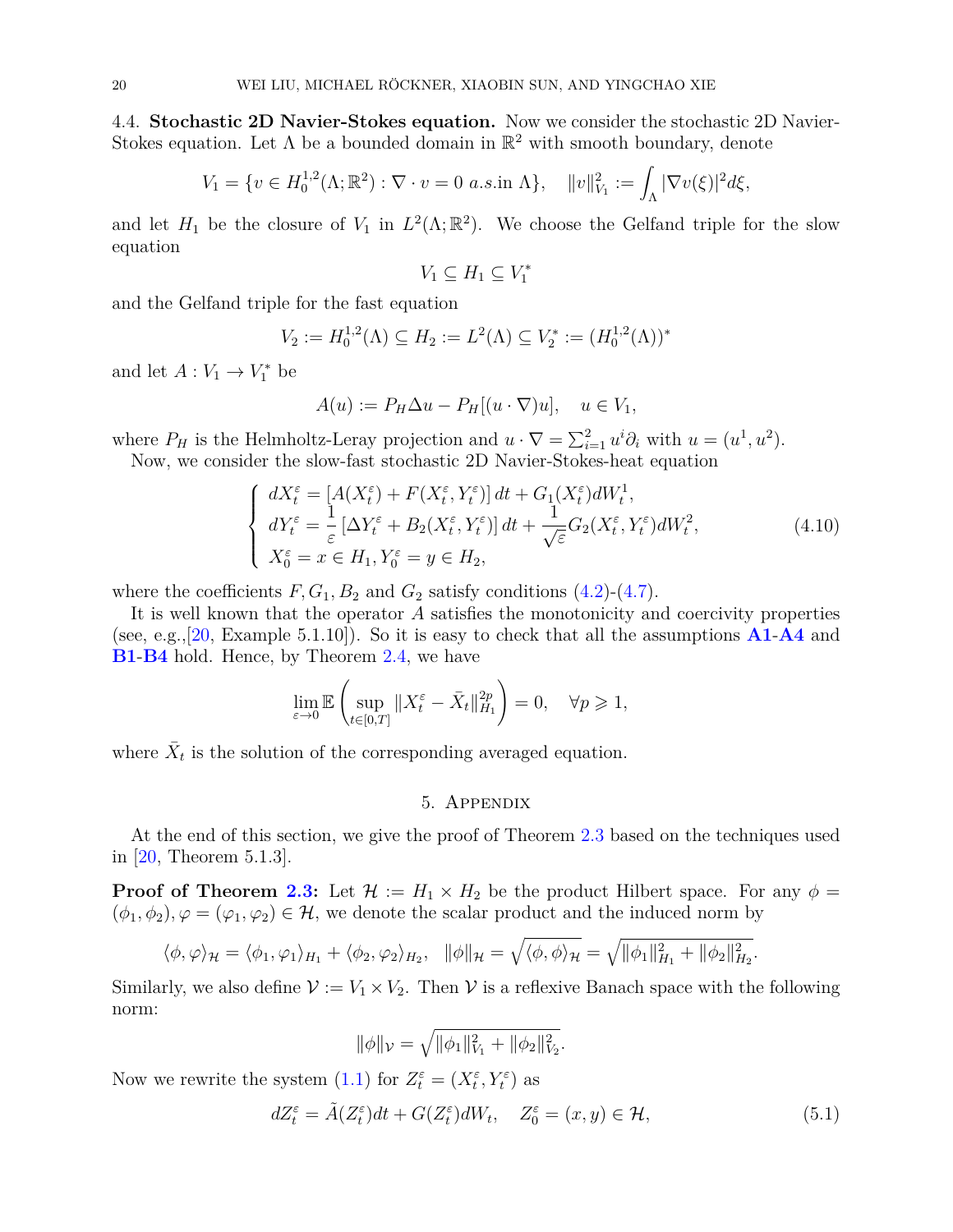where  $W_t := (W_t^1, W_t^2)$ , which is a  $U_1 \times U_2$ -valued cylindrical-Wiener process and

$$
\tilde{A}(Z_t^{\varepsilon}) = \left(A(X_t^{\varepsilon}) + F(X_t^{\varepsilon}, Y_t^{\varepsilon}), \frac{1}{\varepsilon}B(X_t^{\varepsilon}, Y_t^{\varepsilon})\right),
$$

$$
G(Z_t^{\varepsilon}) = \left(G_1(X_t^{\varepsilon}), \frac{1}{\sqrt{\varepsilon}}G_2(X_t^{\varepsilon}, Y_t^{\varepsilon})\right).
$$

Moreover, *G* is an operator from V to  $L_2(\mathcal{U}, \mathcal{H})$ , where  $\mathcal{U} := U_1 \times U_2$  and  $L_2(\mathcal{U}, \mathcal{H})$  is the space of Hilbert-Schmidt operators from  $\mathcal U$  to  $\mathcal H$ . The norm in  $L_2(\mathcal U, \mathcal H)$  is defined by

$$
||G(z)||_{L_2(\mathcal{U},\mathcal{H})} = \sqrt{||G_1(x)||^2_{L_2(U_1,H_1)} + \frac{1}{\varepsilon}||G_2(x,y)||^2_{L_2(U_2,H_2)}}, \quad z = (x,y) \in \mathcal{V}.
$$

Let  $\mathcal{V}^*$  be the dual space of  $\mathcal{V}$  and we consider the following Gelfand triple  $\mathcal{V} \subset \mathcal{H} \equiv \mathcal{H}^* \subset \mathcal{H}$  $\mathcal{V}^*$ . It is easy to see that the following mappings

$$
\tilde{A}: \mathcal{V} \to \mathcal{V}^*, \quad G: \mathcal{V} \to L_2(\mathcal{U}, \mathcal{H})
$$

are well defined. To complete the proof, we only check whether the new coefficients in equation [\(5.1\)](#page-19-0) satisfy the local monotonicity, coercivity and growth properties by [\[20,](#page-21-20) Theorem 5.1.3].

Indeed, for any 
$$
w_1 = (u_1, v_1), w_2 = (u_2, v_2) \in \mathcal{V}
$$
, by conditions **A2** and **B2**, we have  
\n
$$
\begin{aligned}\n&\psi * \langle \tilde{A}(w_1) - \tilde{A}(w_2), w_1 - w_2 \rangle_{\mathcal{V}} + ||G(w_1) - G(w_2)||^2_{L_2(\mathcal{U}, \mathcal{H})} \\
&= v_{i} \langle A(u_1) - A(u_2), u_1 - u_2 \rangle_{V_1} + \langle F(u_1, v_1) - F(u_2, v_2), u_1 - u_2 \rangle_{H_1} \\
&\quad + \frac{1}{\varepsilon} v_{i} \langle B(u_1, v_1) - B(u_2, v_2), v_1 - v_2 \rangle_{V_2} + ||G_1(u_1) - G_1(u_2)||^2_{L_2(U_1, H_1)} \\
&\quad + \frac{1}{\varepsilon} ||G_2(u_1, v_1) - G_2(u_2, v_2)||^2_{L_2(U_2, H_2)} \\
&\leq C \left[ (1 + ||u_2||^{\alpha}_{V_1})(1 + ||u_2||^{\beta}_{H_1}) \right] ||u_1 - u_2||^2_{H_1} - \frac{\gamma}{2\varepsilon} ||v_1 - v_2||^2_{H_2} \\
&\leq C \left[ (1 + ||w_2||^{\alpha}_{V})(1 + ||w_2||^{\beta}_{H}) \right] ||w_1 - w_2||^2_{H_2},\n\end{aligned}
$$

which implies that the local monotonicity condition holds.

For any  $w = (u, v) \in V$ , there exist constants  $C_{\varepsilon} > 0$  and  $C > 0$  such that

$$
\begin{split} \n\gamma^* \langle \tilde{A}(w), w \rangle_{\mathcal{V}} + \|G(w)\|_{L_2(\mathcal{U}, \mathcal{H})}^2 &= \n\gamma^* \langle A(u), u \rangle_{V_1} + \frac{1}{\varepsilon} \n\nabla_{\tilde{z}}^* \langle B(u, v), v \rangle_{V_2} \\ \n&\quad + \langle F(u, v), u \rangle_{H_1} + \|G_1(u)\|_{L_2(U_1, H_1)}^2 + \frac{1}{\varepsilon} \|G_2(u, v)\|_{L_2(U_2, H_2)}^2 \\ \n&\le C \|u\|_{H_1}^2 - \theta \|u\|_{V_1}^2 + C + \frac{1}{\varepsilon} \left[ C(1 + \|u\|_{H_1}^2 + \|v\|_{H_2}^2) - \eta \|v\|_{V_2}^{\kappa} \right] \\ \n&\le C_{\varepsilon} (1 + \|w\|_{\mathcal{H}}^2) - C_{\varepsilon} (\|u\|_{V_1}^{\alpha} + \|v\|_{V_2}^{\kappa}) \n\end{split}
$$

and

$$
\begin{split} \|\tilde{A}(w)\|_{\mathcal{V}^*} &\leq \|A(u)\|_{V_1^*} + \frac{1}{\varepsilon} \|B(u,v)\|_{V_2^*} + \|F(u,v)\|_{H_1} \\ &\leq C(1 + \|u\|_{V_1}^{\alpha-1})(1 + \|u\|_{H_1}^{\alpha\alpha-1}) + \frac{C}{\varepsilon}(1 + \|u\|_{H_1} + \|v\|_{H_2} + \|u\|_{H_1}^{\alpha\alpha-1}) + \frac{C}{\varepsilon}(1 + \|v\|_{V_2}^{\alpha-1}) \\ &\leq C_{\varepsilon}C(1 + \|u\|_{V_1}^{\alpha-1} + \|v\|_{V_2}^{\alpha-1})(1 + \|w\|_{\mathcal{H}}^{\tilde{\beta}}), \end{split}
$$

for some  $\tilde{\beta} > 0$ , which implies that the coercivity and growth conditions hold.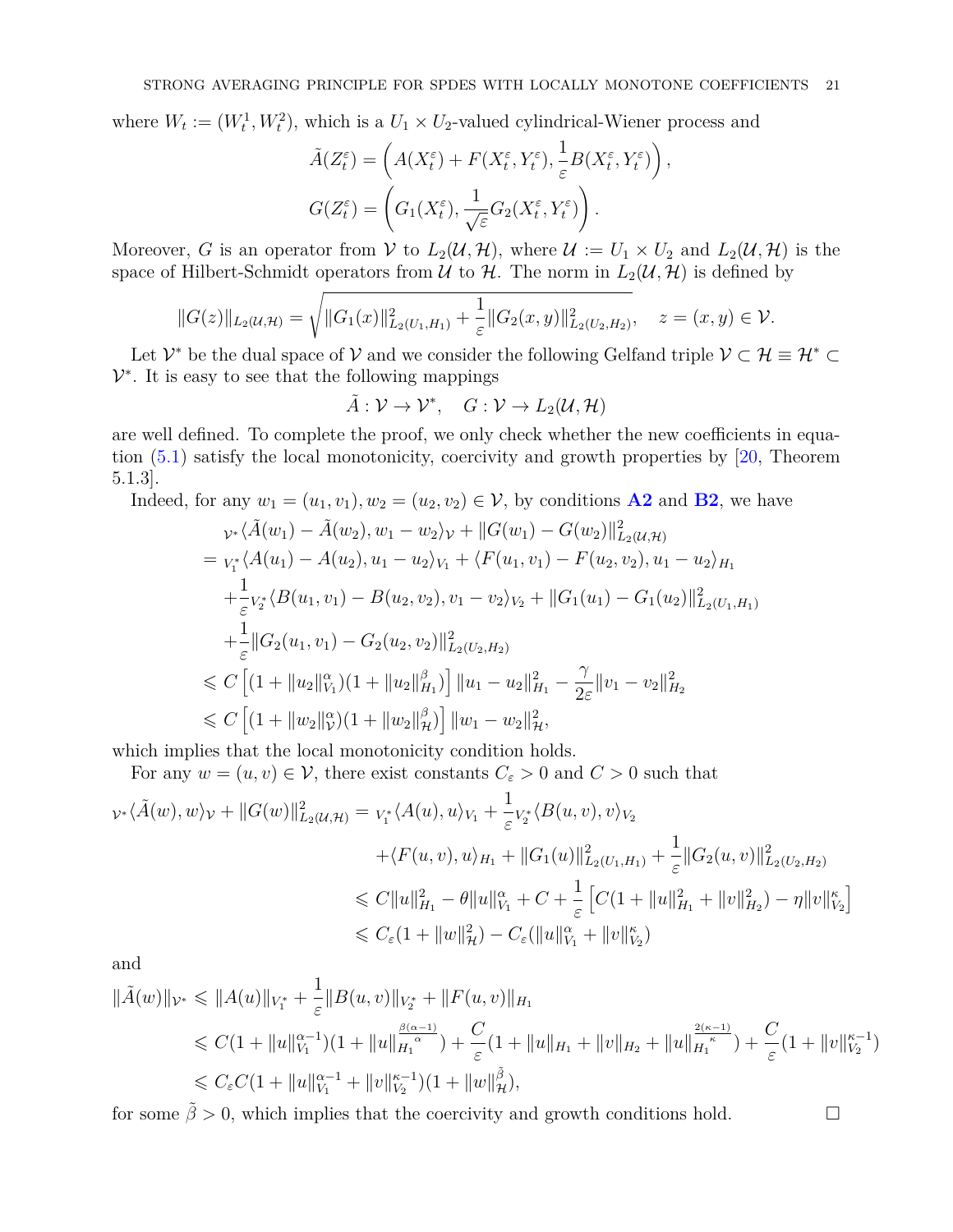**Acknowledge**. This work is supported in part by NSFC (No. 11571147, 11601196, 11771187, 11822106, 11831014), the NSF of Jiangsu Province (No. BK20160004), the QingLan Project and the PAPD Project of Jiangsu Higher Education Institutions. Financial support of the DFG through CRC 1283 is gratefully acknowledged.

#### **REFERENCES**

- <span id="page-21-0"></span>[1] R. Bertram, J.E. Rubin, *Multi-timescale systems and fast-slow analysis*, *Math. Biosci.* 287 (2017) 105-121.
- <span id="page-21-4"></span>[2] N.N. Bogoliubov, Y.A. Mitropolsky, *Asymptotic methods in the theory of Non-linear Oscillations*, *Gordon and Breach Science Publishers*, New York (1961).
- <span id="page-21-7"></span>[3] C.E. Bréhier, *Strong and weak orders in averaging for SPDEs*, *Stochastic Process. Appl.* 122 (2012) 2553-2593.
- <span id="page-21-10"></span>[4] S. Cerrai, *A Khasminskii type averaging principle for stochastic reaction-diffusion equations*, *Ann. Appl. Probab.* 19 (2009) 899-948.
- <span id="page-21-14"></span>[5] S. Cerrai, *Averaging principle for systems of reaction-diffusion equations with polynomial nonlinearities perturbed by multiplicative noise*, *SIAM J. Math. Anal.* 43 (2011) 2482-2518.
- <span id="page-21-6"></span>[6] S. Cerrai, M. Freidlin, *Averaging principle for stochastic reaction-diffusion equations*, *Probab.Theory Related Fields* 144 (2009) 137-177.
- <span id="page-21-9"></span>[7] S. Cerrai, A. Lunardi, *Averaging principle for nonautonomous slow-fast systems of stochastic reactiondiffusion equations: the almost periodic case*, *SIAM J. Math. Anal.* 49 (2017) 2843-2884.
- <span id="page-21-21"></span>[8] I. Chueshov, A. Millet, *Stochastic 2D hydrodynamical type systems: well posedness and large deviations*, *Appl. Math. Optim.* 61, 379-420 (2010)
- <span id="page-21-15"></span>[9] Z. Dong, X. Sun, H. Xiao, J. Zhai, *Averaging principle for one dimensional stochastic Burgers equation*, *J. Differential Equations* 265 (2018) 4749-4797.
- <span id="page-21-1"></span>[10] W. E, B. Engquist, *Multiscale modeling and computations*, *Notice of AMS*, 50 (2003) 1062-1070.
- [11] W. E, D. Liu, E. Vanden-Eijnden, *Analysis of multiscale methods for stochastic differential equations*, *Comm. Pure Appl. Math* 58 (2005) 1544-1585.
- <span id="page-21-11"></span>[12] H. Fu, J. Liu, *Strong convergence in stochastic averaging principle for two time-scales stochastic partial differential equations*, *J. Math. Anal. Appl.* 384 (2011) 70-86.
- <span id="page-21-8"></span>[13] H. Fu, L. Wan, J. Liu, *Strong convergence in averaging principle for stochastic hyperbolic-parabolic equations with two time-scales*, *Stochastic Process. Appl.* 125 (2015) 3255-3279.
- <span id="page-21-17"></span>[14] P. Gao, *Averaging principle for stochastic Kuramoto-Sivashinsky equation with a fast oscillation*, *Discrete Contin. Dyn. Syst.-A* 38 (2018), 5649-5684.
- <span id="page-21-18"></span>[15] P. Gao, *Averaging principle for the higher order nonlinear Schrödinger equation with a random fast oscillation*, J. Stat. Phys. **171** (2018), 897–926.
- <span id="page-21-19"></span>[16] P. Gao, *Averaging Principle for Multiscale Stochastic Klein-Gordon-Heat System*, *J Nonlinear Sci* (2019), https://doi.org/10.1007/s00332-019-09529-4.
- <span id="page-21-2"></span>[17] E. Harvey, V. Kirk, M. Wechselberger, J. Sneyd, *Multiple timescales, mixed mode oscillations and canards in models of intracellular calcium dynamics*, *J. Nonlinear Sci.* 21 (2011) 639-683.
- <span id="page-21-5"></span>[18] R.Z. Khasminskii, *On an averging principle for Itô stochastic differential equations*, *Kibernetica* (4) (1968) 260-279.
- <span id="page-21-16"></span>[19] S. Li, X. Sun, Y. Xie, Y. Zhao, Averaging principle for two dimensional stochatsic Navier-Stokes equations. https://arxiv.org/abs/1810.02282.
- <span id="page-21-20"></span>[20] W. Liu, M. Röckner, *Stochastic Partial Differential Equations: An Introduction*, Universitext, Springer, 2015.
- <span id="page-21-3"></span>[21] E.A. Mastny, E.L. Haseltine, J.B. Rawlings, *Two classes of quasi-steady-state model reductions for stochastic kinetics*, *J. Chem. Phys* 127 (2007) 094106.
- <span id="page-21-12"></span>[22] W. Wang, A.J. Roberts, *Average and deviation for slow-fast stochastic partial differential equations*, *J. Differential Equations* 253 (2012) 1265-1286.
- <span id="page-21-13"></span>[23] W. Wang, A.J. Roberts, J. Duan, *Large deviations and approximations for slow-fast stochastic reactiondiffusion equations, J. Differential Equations* 253 (2012) 3501-3522.